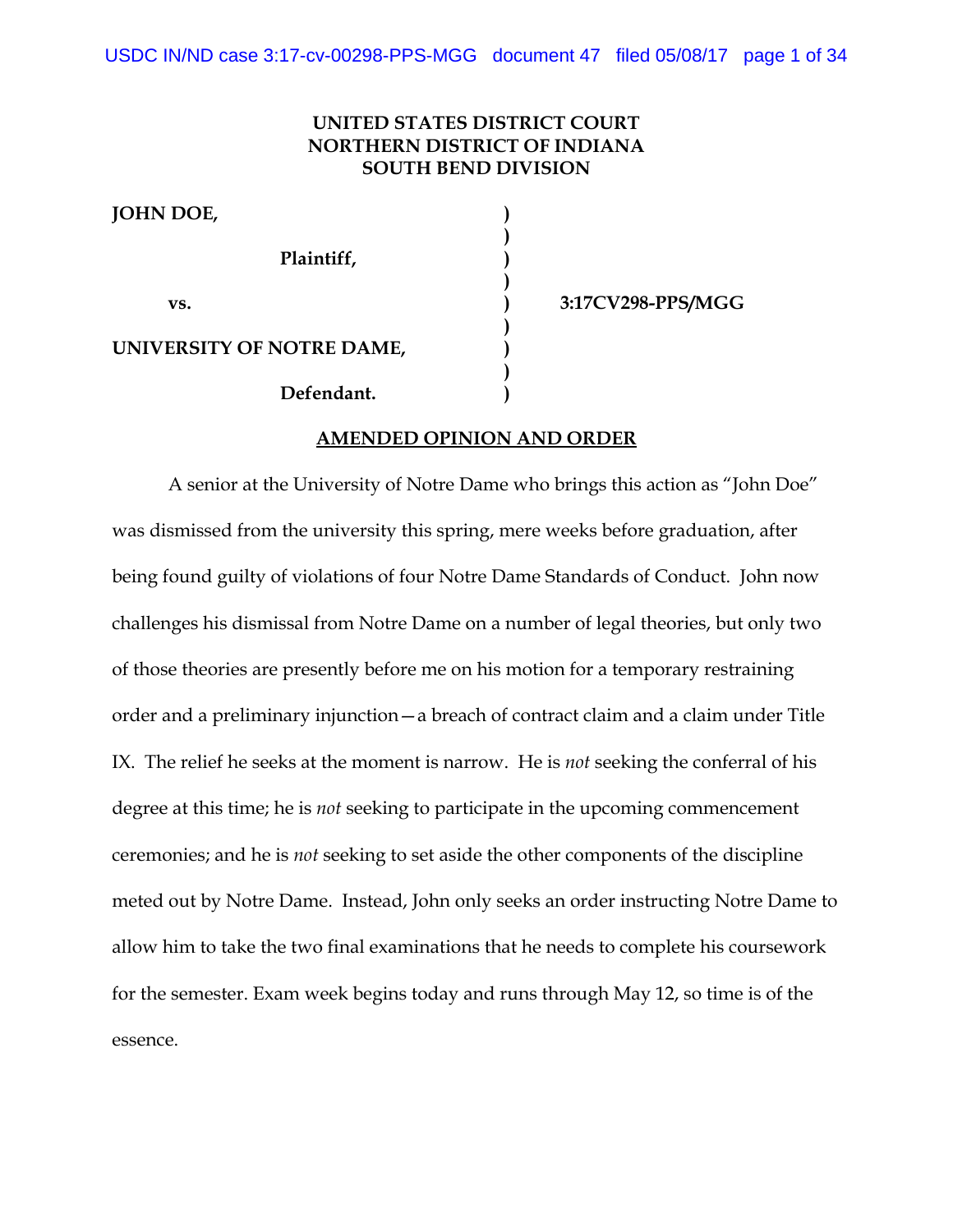## **Preliminary Injunction Standards**

John's motion is for both a temporary restraining order and preliminary injunction. Parties (and judges) often have difficulty distinguishing between the two similar remedies. "'The essence of a temporary restraining order is its brevity, its ex parte character and ... its informality.'" *Wheeler v. Talbot, 770 F.3d 550, 556 (7<sup>th</sup> Cir. 2014)* (Ripple, J., dissenting), quoting *Geneva Assur. Syndicate, Inc. v. Med. Emergency Servs. Assocs. S.C.*, 964 F.2d 599, 600 ( $7<sup>th</sup>$  Cir. 1992). Notre Dame has been served with the complaint and the motion and has responded in writing. Notre Dame has also appeared twice in my court on the motion, including for a full-blown evidentiary hearing. In these circumstances, I consider the matter to be a request for a preliminary injunction rather than a temporary restraining order.

To obtain a preliminary injunction, John Doe must demonstrate that (1) he will suffer irreparable harm in the period before the case is decided on the merits; (2) traditional legal remedies are inadequate; and (3) his claim has some likelihood of success on the merits. *Jones v. Markiewicz-Qualkinbush*, 842 F.3d 1053, 1058 (7<sup>th</sup> Cir. 2016). "If the plaintiffs make this showing, we then will weigh the factors against one another, assessing whether the balance of harms favors them or whether the harm to other parties or the public is sufficiently weighty that the injunction should be denied." *Id.* The Seventh Circuit has "said repeatedly that the plaintiff's chances of prevailing need only be better than negligible." *D.U. v. Rhoades*, 825 F.3d 331, 338 (7<sup>th</sup> Cir. 2016). And there is an inverse sliding scale as between a plaintiff's likelihood of success and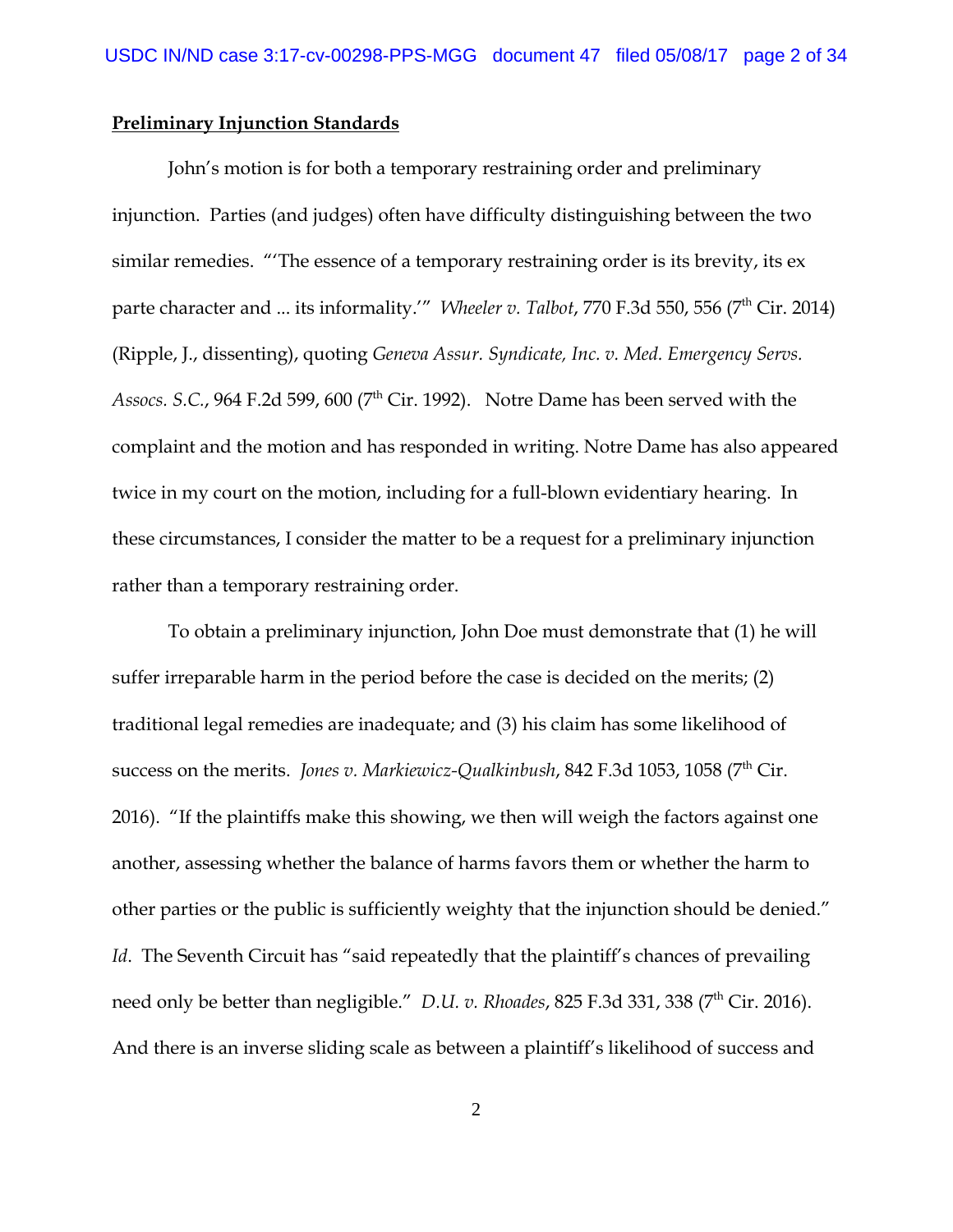his irreparable harm: "even though a plaintiff has less than a 50 percent chance of prevailing on the merits, he may nonetheless be entitled to the injunction if he can demonstrate that the balance of harms would weigh heavily against him if the relief were not granted." *Id.*, quoting *Curtis v. Thompson*, 840 F.3d 1291, 1296 (7<sup>th</sup> Cir. 1988).

Notre Dame has invoked the notion of an "affirmative" injunction, which some courts call a "mandatory" injunction. This term signifies an injunction that compels an action rather than merely maintains the *status quo*. *Graham v. Medical Mut. of Ohio*, 130 F.3d 293, 295 (7th Cir. 1997)*.* Given that the *status quo* is that John is currently dismissed from the university, an injunction compelling Notre Dame to permit him to sit for his two final exams is technically an affirmative injunction, although just barely so. It won't cost Notre Dame a red cent to allow John to sit for the two exams. So while I take seriously the Seventh Circuit's admonition that a "preliminary injunction ordering the defendant to take an affirmative act rather than merely refrain from specific conduct is 'cautiously viewed and sparingly issued,'" *Knox v. Shearing*, 637 Fed.Appx. 226, 228 (7<sup>th</sup>) Cir. 2016), quoting *Graham*, 130 F.3d at 295, the "affirmative" nature of what is being asked of Notre Dame is just not that burdensome. In all events, in the Seventh Circuit, the standards for obtaining such an affirmative injunction are the same as in any other case, but the balance of hardships factor simply "takes on heightened importance." *Kartman v. State Farm Mut. Auto. Ins. Co., 634 F.3d 883, 892 (7<sup>th</sup> Cir. 2011). This is in* recognition that "[a] mandatory injunction imposes significant burdens on the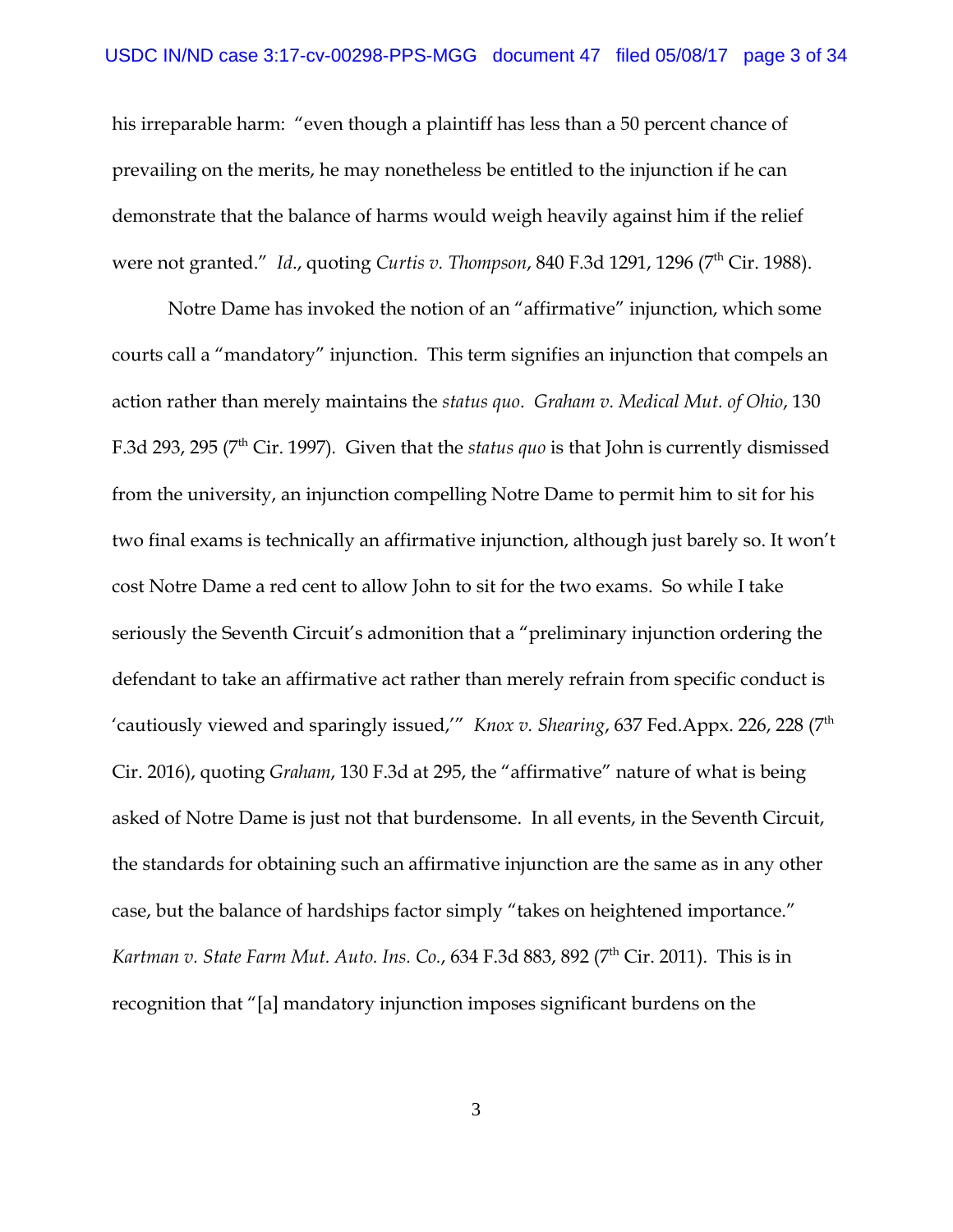defendant and requires careful consideration of the intrusiveness of the ordered act[.]" *Id*.

Notre Dame cites cases from the Ninth and Tenth Circuits that apply different and more stringent standards for the grant of an affirmative injunction, such as that a court should deny such relief "unless the facts and law clearly favor the moving party." *Garcia v. Google, Inc., 786 F.3d 733, 740* (9<sup>th</sup> Cir. 2015) (internal quotations marks and citations omitted). But of course I will apply the standards enunciated by the Seventh Circuit, which does not appear to embrace this particular heightened standard for mandatory injunctions.

# **Factual Background**

The facts set forth below relevant to the preliminary injunction analysis are either undisputed or have been established by a preponderance of the evidence in the preliminary injunction proceedings. John Doe and Jane Roe, both seniors this year at Notre Dame, began a dating relationship in the fall of 2015. During the summer of 2016, John developed serious depression while doing an externship in New York City and that led to thoughts of suicide. As John's depression worsened, his relationship with Jane became more tumultuous, as the couple "broke up" and reconciled more than once. By the Fall of 2016, John began making frequent statements about wanting to commit suicide and he repeatedly communicated this desire to Jane via text message. It is these text messages that would come back to haunt John five months later in his disciplinary hearing. But the relationship between John and Jane seems to have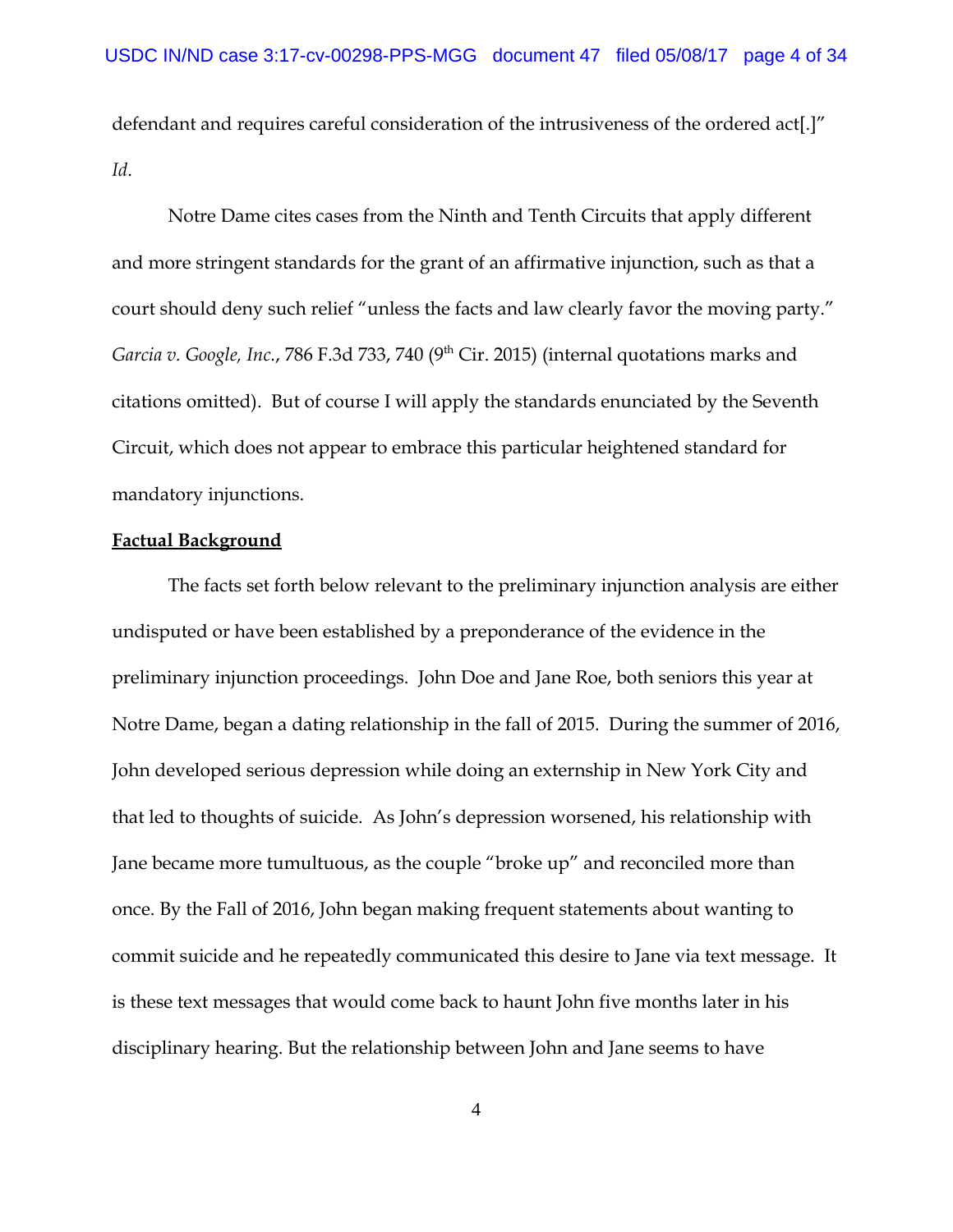continued throughout the tumult. Indeed, the record is replete with a steady stream of text messages going back and forth between John and Jane even after she first reported him to the University. Some involve talk of mental health issues and, indeed, suicide, but many do not.

On October 14, 2016, Jane met with Heather Ryan, Notre Dame's Deputy Title IX Coordinator in the Division of Student Affairs. Jane reported that she was concerned about John's safety because of the messages he had been sending her about wanting to kill himself. She was bothered by the volume of texts she was receiving and felt that they were manipulative, but at that point Jane was principally concerned about John receiving help. By going to the Title IX Coordinator, whether she knew it or not, Jane was invoking Notre Dame's policies and process relating to complaints of sexual harassment. In response, the University referred Jane to a number of resources, and assigned Jane a Resource Coordinator, Annie Eaton, as a contact for support relating to her issues with John. Eaton works generally as a "Care Consultant" at the University, a person who works with students experiencing difficulty or needing assistance with resources.

Jane's October 14 report to Ryan also prompted Associate Vice President Dr. Bill Stackman to meet with John and identify ways John could receive assistance if he was considering harming himself. The record doesn't reflect what mental health resources John was offered or apprised of, but Ryan's focus—and that of the Administrative Investigation in Notre Dame's process—is on behavior, not assessment of psychological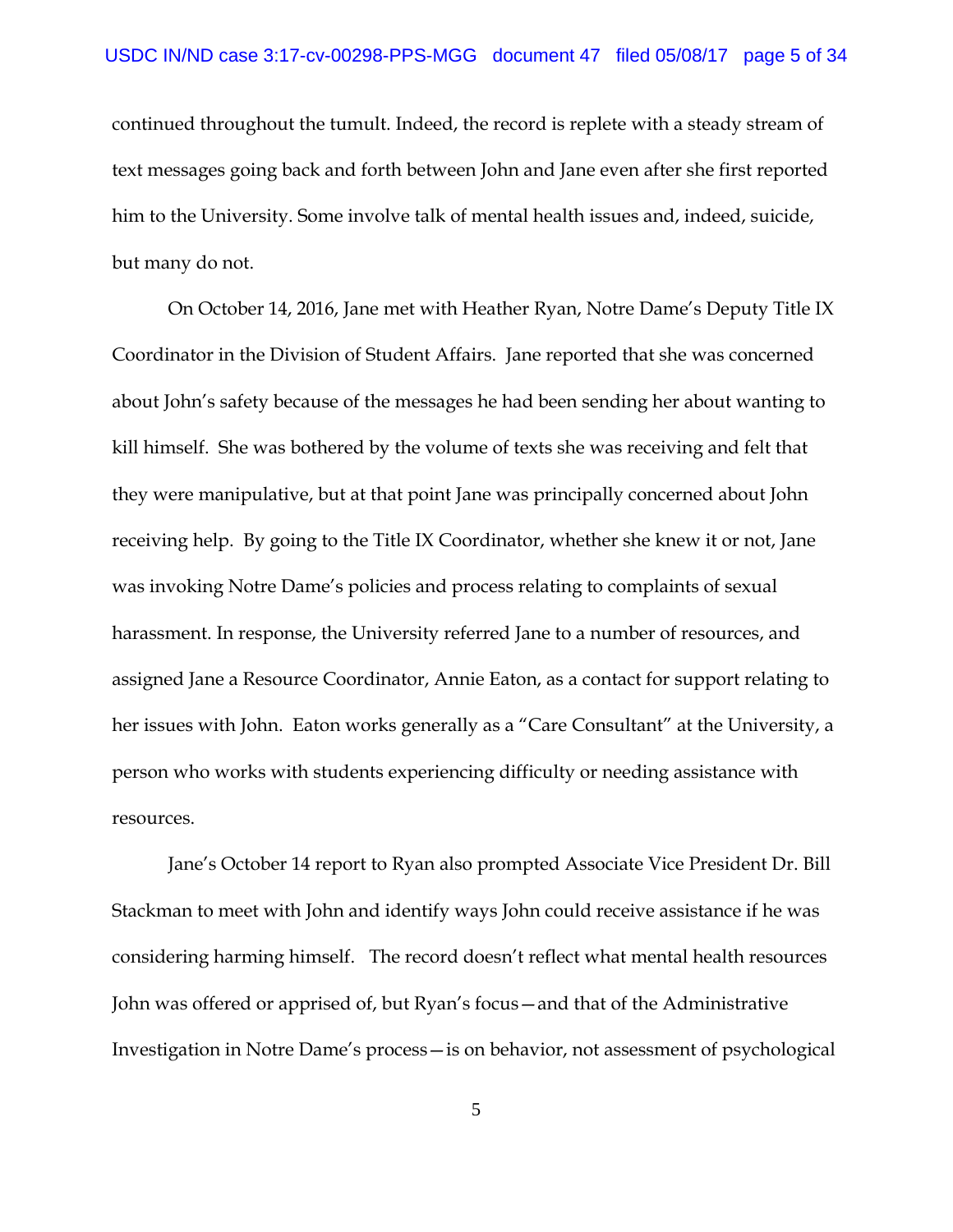or emotional causes for behavior. In his email requesting a meeting with John, Dr. Stackman requested that John break off all forms of communication with Jane. This is a standard step for the administration to take when a student registers a complaint about interaction with another student.

Notre Dame's student handbook, known as *du Lac*, contains Community Standards and Standards of Conduct and is colloquially known as the "Red Book." The Red Book is issued annually, and in it, Notre Dame compiles the University's policies and procedures regarding sexual harassment, a category which includes sexual assault, sexual misconduct, dating violence, domestic violence, stalking and conduct that creates a hostile environment. Ryan concluded that John's behavior, as reported by Jane, could be a violation of these policies.

Jane made it clear to Ryan that she did not want a formal Administrative Investigation, but Jane did not have the final say on the matter. Ryan referred the matter to the University Tripartite Board, which makes a determination whether an investigation will be pursued even if it is against the complainant's wishes. After considering factors including John's lack of any disciplinary history, the absence of threats of violence to the complainant, and that the parties were not minors, the Tripartite Board agreed to Jane's request that an Administrative Investigation not proceed at that time. Jane was notified of that decision, and advised that she had six months, to April 27, 2017, to notify Ryan if she wished to initiate an Administrative Investigation of the matters she had reported.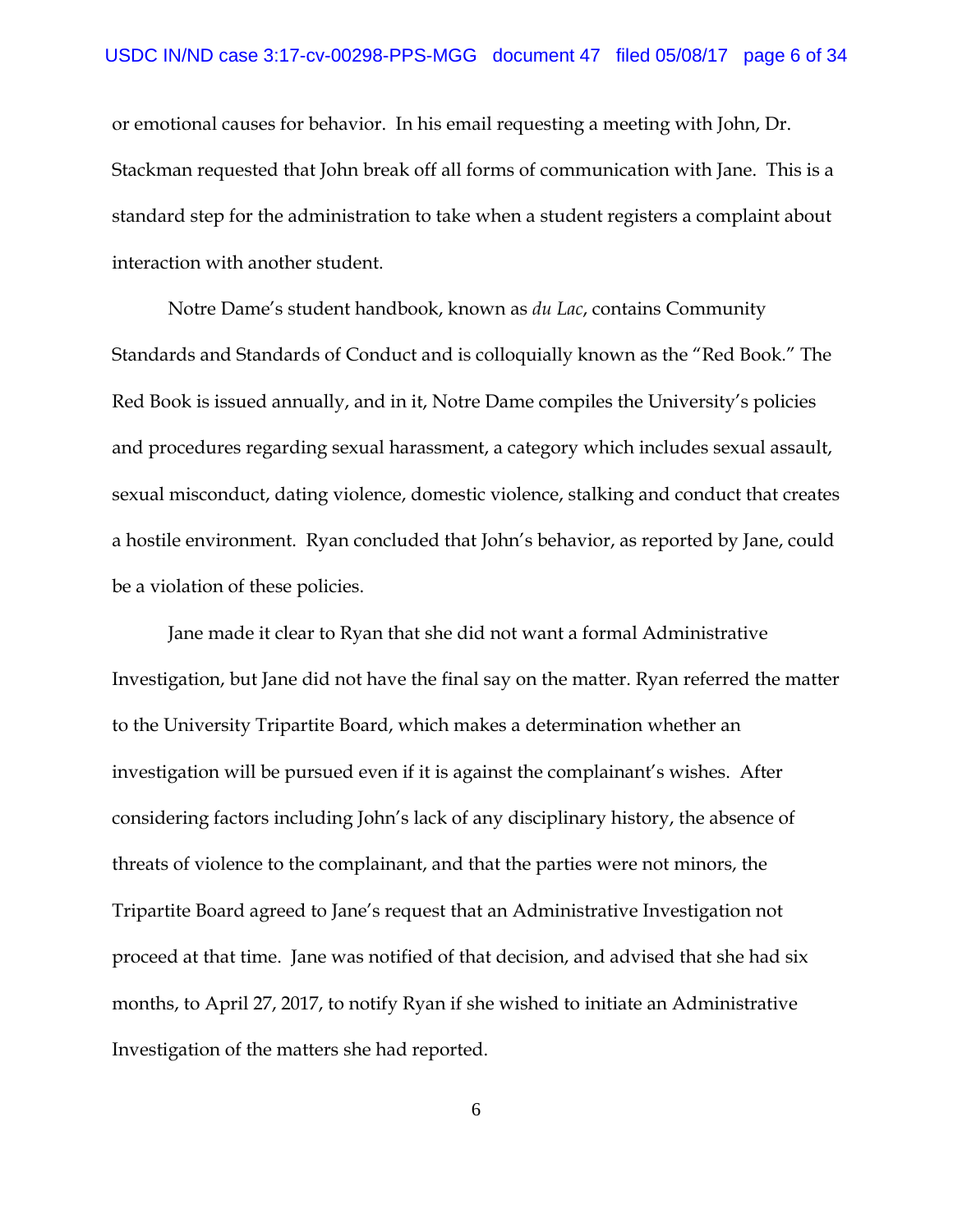As noted above, the persistent contact between John and Jane continued after the initial complaint by Jane. What we now know, although it wasn't revealed in Notre Dame's Administrative process, was that Jane and John continued a nearly daily discussion with one another. On October  $31<sup>st</sup>$  they planned to meet up after work. [DE 39 at 4.] She told him to "Come overrrrrr." [*Id.*] He proposed that they "take a nap" and she responded that "I'M SO PUMPED." [*Id.* (emphasis in original).] The following week, on November  $7<sup>th</sup>$ , Jane asked John if he could sleep over. [DE 39 at 5.] Jane then implored John to "Come to champaign" (sic), which seems to have been a reference to him meeting her in Champaign, Illinois. [*Id*.] She also offered to meet him in Chicago. [*Id*.] Jane then asked John to come over that day because "she was having a really bad week already and I just wanna cuddle." [DE 39 at 7-8.] The following day they planned to get together again. Jane asked John "where you at (sic)" and he responded that he would "be there in 15 minutes." [DE 39 at 9.] Jane's response demonstrated that she was happy to be seeing him. She said "yayyy." [*Id*.] The next day they planned to meet up again at Chipotle around the noon hour. [*Id*.] And then later that night they must have planned another get-together because Jane told John that she was coming "to pick him up." [*Id*. at 9-10.] A week later, on November 15, Jane told John to "sleep overrrrrrrrrrr." [*Id*. at 10.] She later had a change of mind and cancelled because she needed to study and he responded that that was no problem. [*Id.* at 10.] John told her that he loved her and Jane responded that "I LOVE YOU TOO." [*Id*. at 11 (emphasis in the original).]

7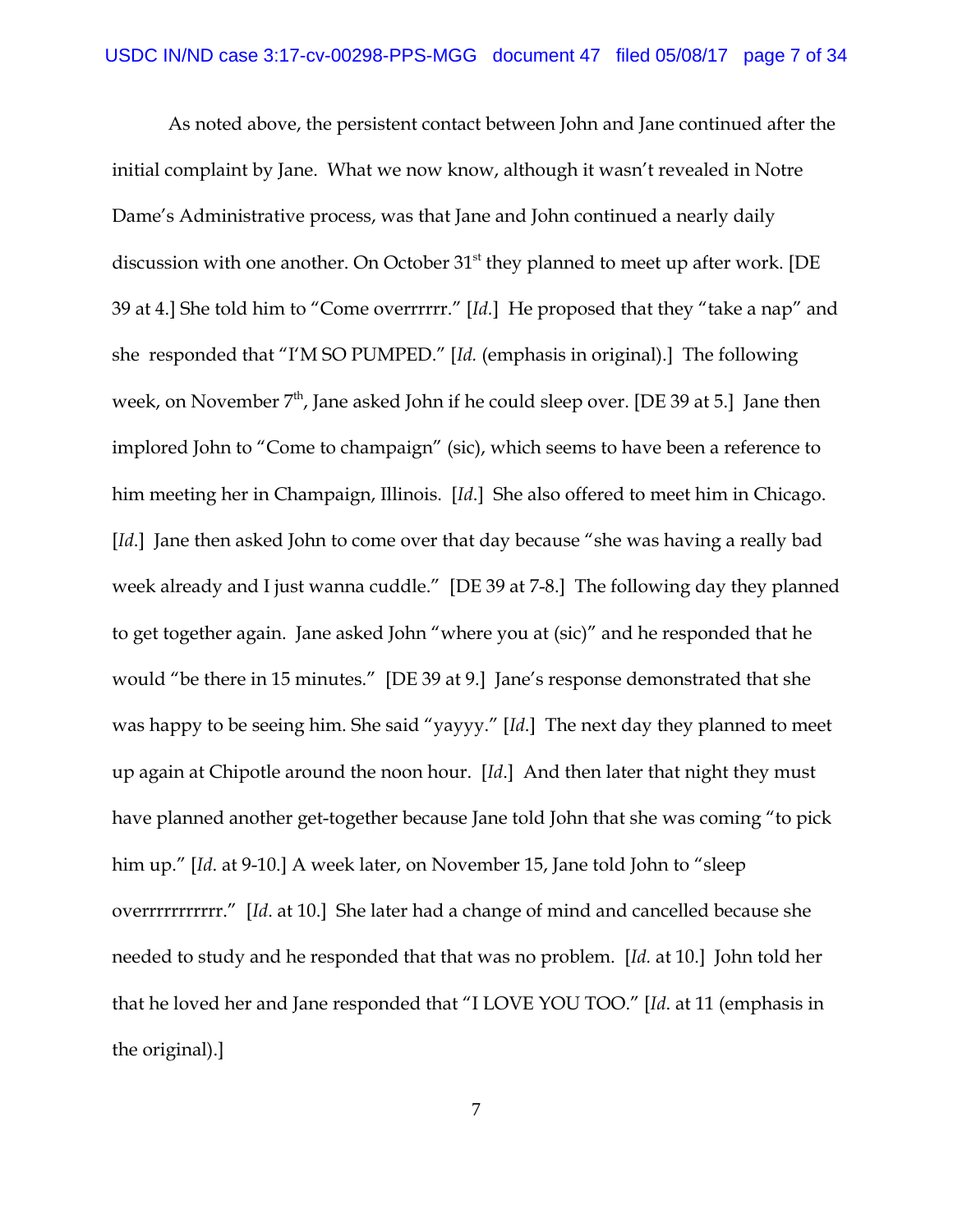This cozy back and forth was never revealed during Notre Dame's investigation of John. It only came to light once this litigation was filed. But in any event, less than two weeks after Jane and John were planning sleepovers and expressing their love for one another, Jane evidently had a change of heart and decided to go forward with the complaint she previously lodged against John. The complaint was re-instituted on November 28, and the University issued a No Contact Order by letter to both parties dated the following day, November 29. Pursuant to that Order, both John and Jane were directed not to have contact with one another. The University considers the November 29 letter to have served as the "notice of charges" to John, but rather than any specific allegations, it merely advises John that "the incident alleged may be a violation of the University's policies related to sexual assault, sexual misconduct, dating and domestic violence, stalking, and/or conduct that creates a hostile environment." [Def. Exh. 118 at 1.]

An important thing happened after the No Contact Order was issued. John deleted Jane from his phone and, in the process, also permanently deleted the hundreds of text messages that they had sent to one another. Jane took a different tack. She decided to retain all of the text messages, and candidly this gave her the upper hand because it enabled her to control what texts would be produced and considered in the administrative process.

After Jane re-instituted the complaint, Heather Ryan met separately with both John and Jane, who were offered the opportunity to submit documentation to be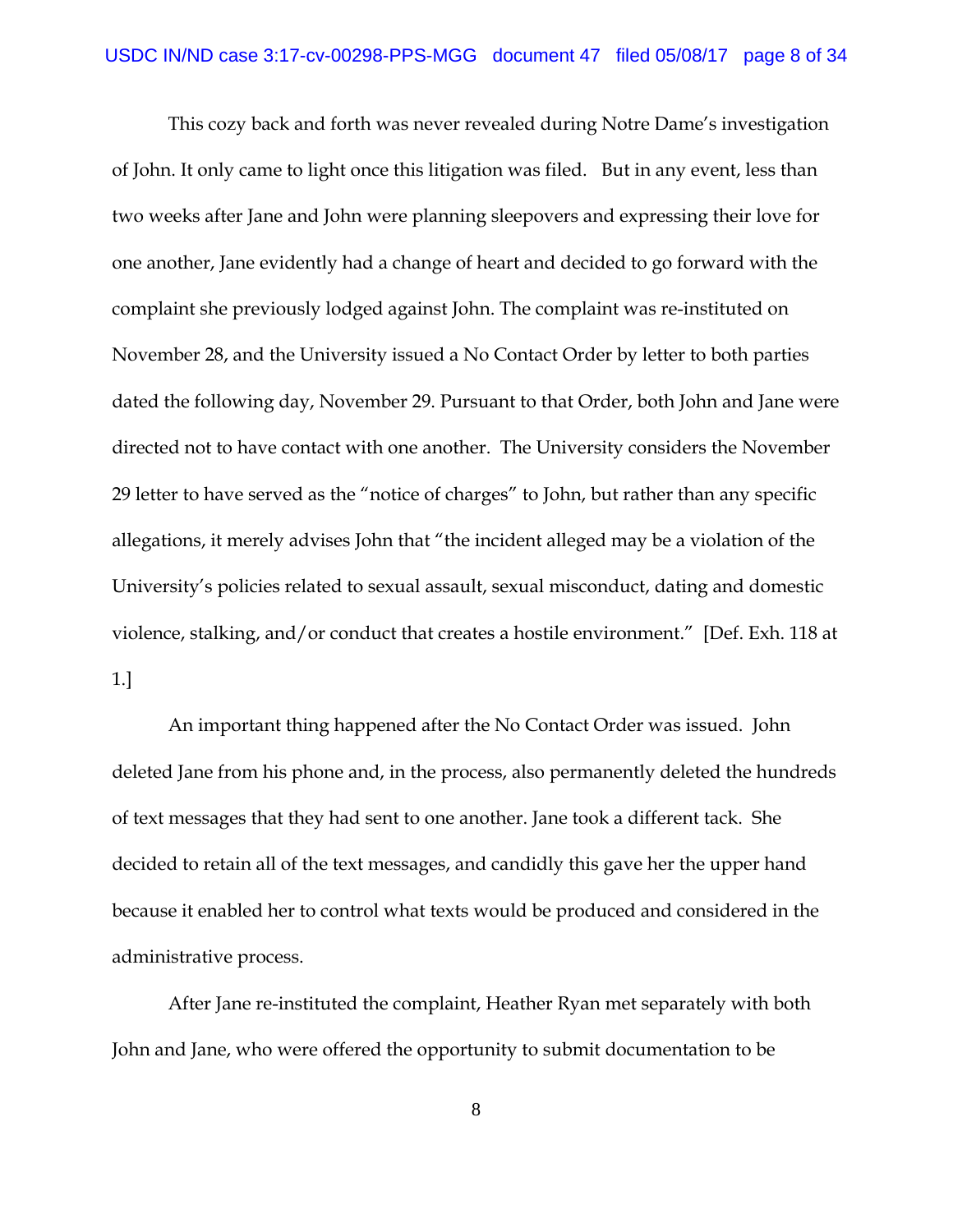considered in the process. An investigator, Lynn Kalamaros, was assigned to the case. As just described, John had no text messages to share with the Investigator Kalamaros because he had deleted them from his phone. Jane, on the other hand, provided Kalamaros with some, but not all, of the text exchanges between the two. The ones she shared with Kalamaros placed John in a very bad light and without context. Kalamaros, for example, had no idea that Jane had invited John to Champaign two weeks earlier, that they were having sleepovers and meeting up for "naps," or that Jane expressed her love for John in no uncertain terms.

The first thing Kalamaros did was schedule a meeting with John as the respondent in the matter. Both parties were advised of the opportunity to identify witnesses who might be interviewed in the Administrative Investigation. John and Jane were told that under the University's policies, they could have a "non-speaking" advisor in attendance with them at any hearing and other meetings, but third-party representation is not allowed to actively participate in the process.

Notre Dame's process is for the investigator, in this case Investigator Kalamaros, to do an investigation of the charges and then submit an Investigative Summary Report to Ryan. Ryan then reviews the report to determine whether it appears that any Notre Dame policy may have been violated. If she thinks so, Ryan again consults the complainant about whether to move forward with the process. The next step is referral of the matter to Notre Dame's Office of Community Standards, which conducts a hearing on the charges of misconduct.

9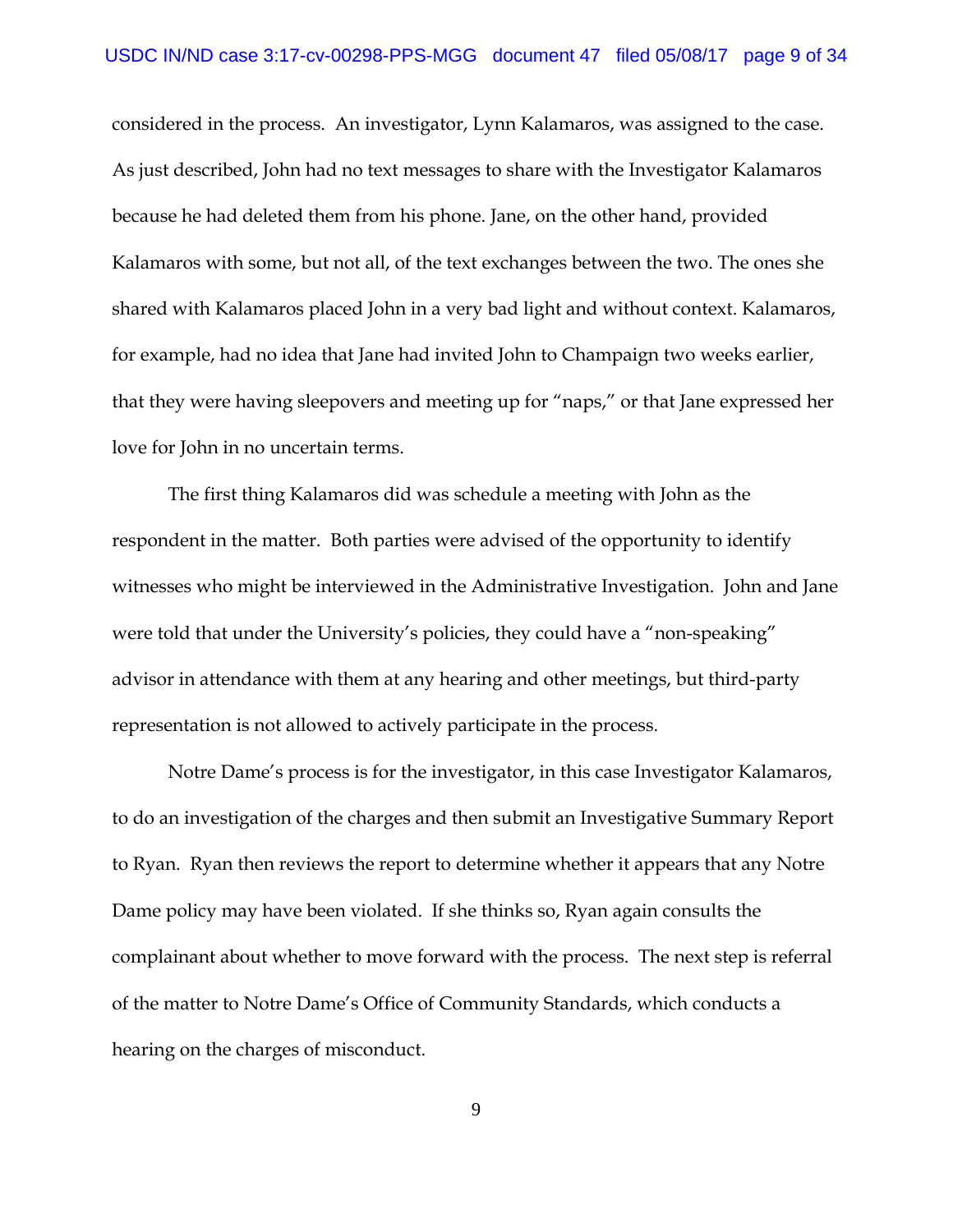Shortly after the re-institution of the complaint by Jane, things started to really get nasty. On November 30, Jane reported to Ryan that John had supposedly followed her to a class, and Ryan viewed this as a potential violation of the No Contact Order. Similarly, on February 3, 2017, John sent Ryan an email in which he alleged that Jane herself had violated the No Contact Order by following him and taking pictures of him with her cell phone after an initial contact in a stairwell that was entirely inadvertent on his part. There was yet another incident wherein John was hauled out of class by University police officers based on an allegation by Jane that he had violated the No Contact Order in an academic building. But credible testimony at the preliminary injunction hearing from another student established that the interaction between John and Jane that day was merely a happenstance encounter making the claimed violation of the No Contact Order utterly spurious.

For some of these complaints, specifically the complaint from February  $3<sup>rd</sup>$ , John and Jane reversed roles. John was the complainant and Jane the respondent. Yet it appears that Ryan never responded to John with the same references to resources as she had provided to Jane as a complainant.

The pattern of charge and counter-charge continued into mid-February. Jane made an allegation of retaliation by John involving sharing her confidential medical information with other people, and an administrative investigation was opened. Shortly thereafter, John also lodged another complaint about Jane. In mid-April, John used an online process to submit reports that Jane had violated the No Contact Order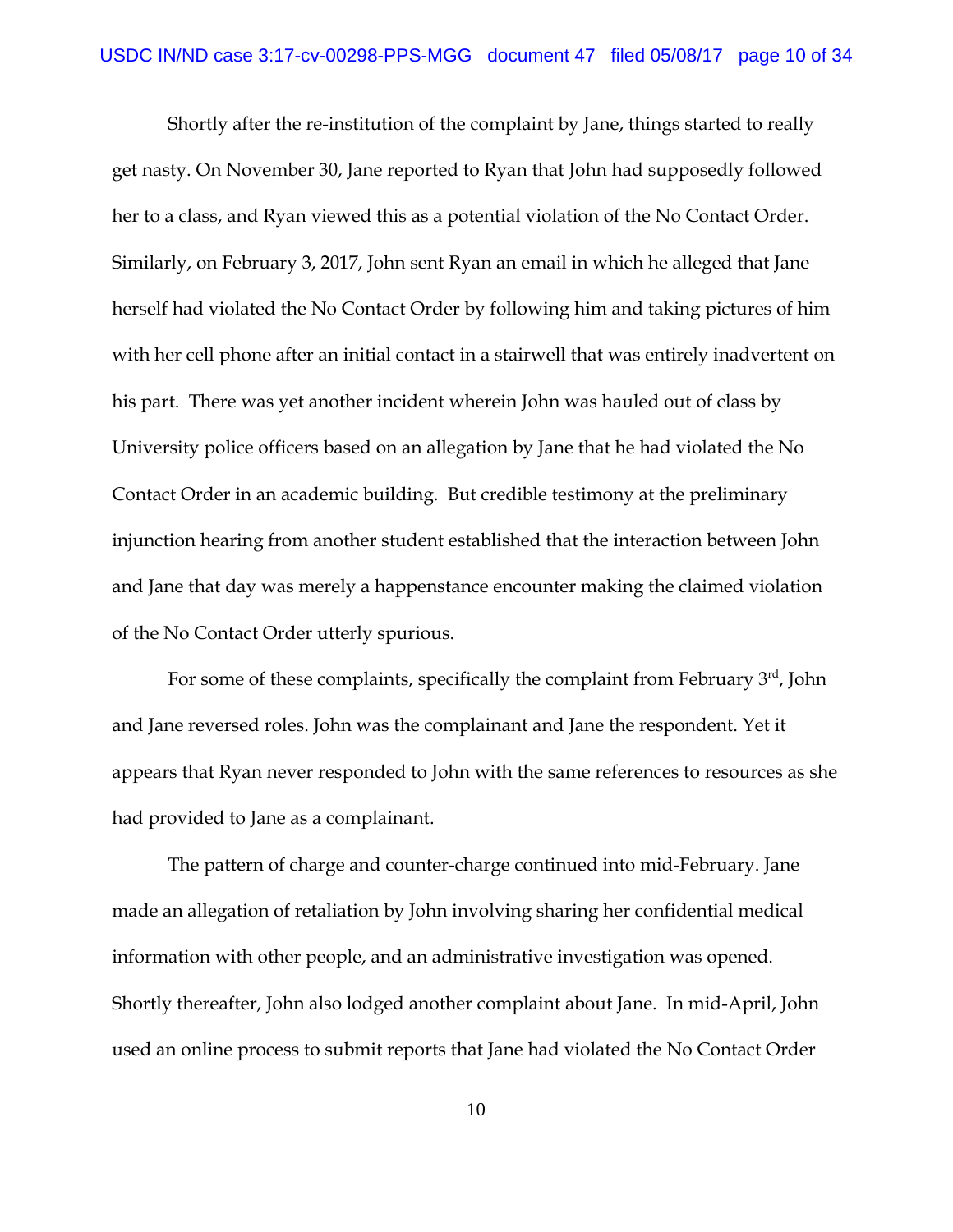and had intimidated witnesses in the disciplinary process. Heather Ryan confirmed receipt of those complaints and initiated an investigation by meeting with the individuals who might have been intimidated.

Notre Dame sometimes consolidates the handling of countercomplaints between parties. That seems like the sensible thing to do when back-and-forth complaints are made by people in a long-term relationship. In such a situation, there is the possibility that the parties are abusing the process. In any event, in this instance, Notre Dame did not consolidate the dueling complaints between John and Jane, and the allegations against her were largely omitted from the Investigative Summary Report and the Administrative Hearing of John.

In the meantime, action was occurring on another front. On November  $30<sup>th</sup>$ , Jane obtained an order of protection from the state court in St. Joseph County, and provided a copy to Ryan that day. Jane initially asserted that the Circuit Court order required John to stay off campus entirely. But later an amended Ex Parte Order for Protection issued January 30, 2017 expressly provides that "Respondent is to be allowed to continue attending Notre Dame University until further action from the Court." [Pltf. Exh. 26, p.2.] At some point in time in the state court litigation, John requested discovery. He was seeking the entirety of his text exchanges with Jane. Jane balked, and instead of producing the text stream, she decided to dismiss her request for the restraining order and in the process frustrated John's efforts to get the full exchange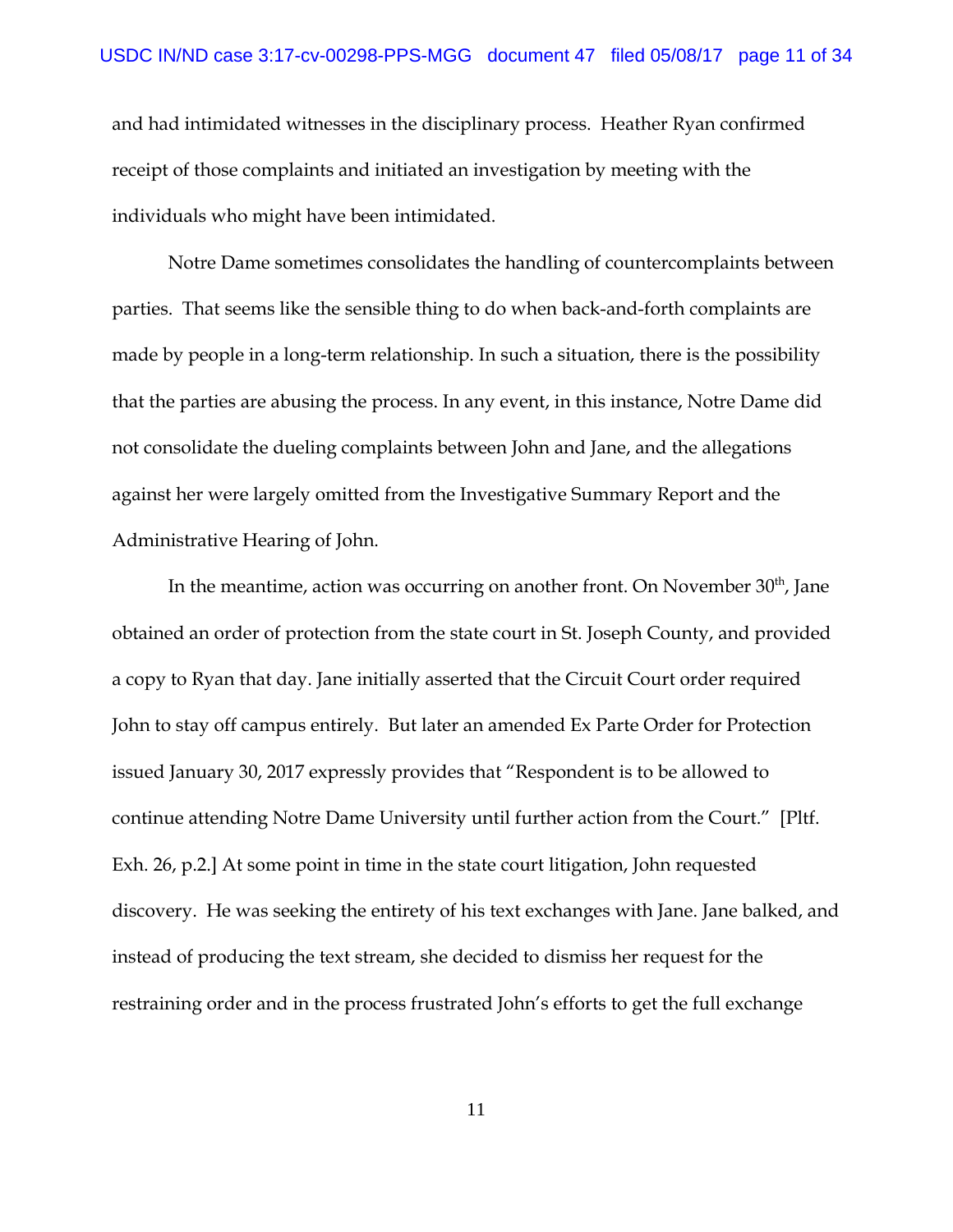between the two so that he could tell the story of their tumultuous relationship in full context.

There is yet another thread that was dangling while the University's investigation was moving forward, and this one involved Jane's mother, who is an attorney. She sent a number of irate emails to Ryan, highly critical of Notre Dame's handling of Jane's complaints, and accusing the University of failing to protect Jane. In one of these, Jane's mother alleges that John's conduct threatening suicide was a particularly cruel exploitation of Jane's emotional vulnerability, knowing that she was coping with the recent deaths of three high school classmates. The emails that Jane's mother peppered the University with crescendoed to a January 25, 2017 message in which she referred to "the mounting evidence of Title IX violations and blatant disregard of court orders by [the Notre Dame Security Police]!" [Pltf. Exh. 30.] The same email invoked the name of Lizzie Seeberg, a young woman who committed suicide after she was allegedly sexually assaulted by a Notre Dame football player, an incident for which Notre Dame was widely condemned for the manner in which it handled the complaint.

Although Jane's complaint focused on the habitual and unwelcome frequency of John's communication to her after she had told him to stop, Ryan acknowledged that the investigation disclosed that at times Jane encouraged John to reach out to her if he felt suicidal. Kalamaros's investigative report, dated February 5, 2017, does reflect the tumultuous back-and-forth nature of John and Jane's relationship, but it doesn't tell the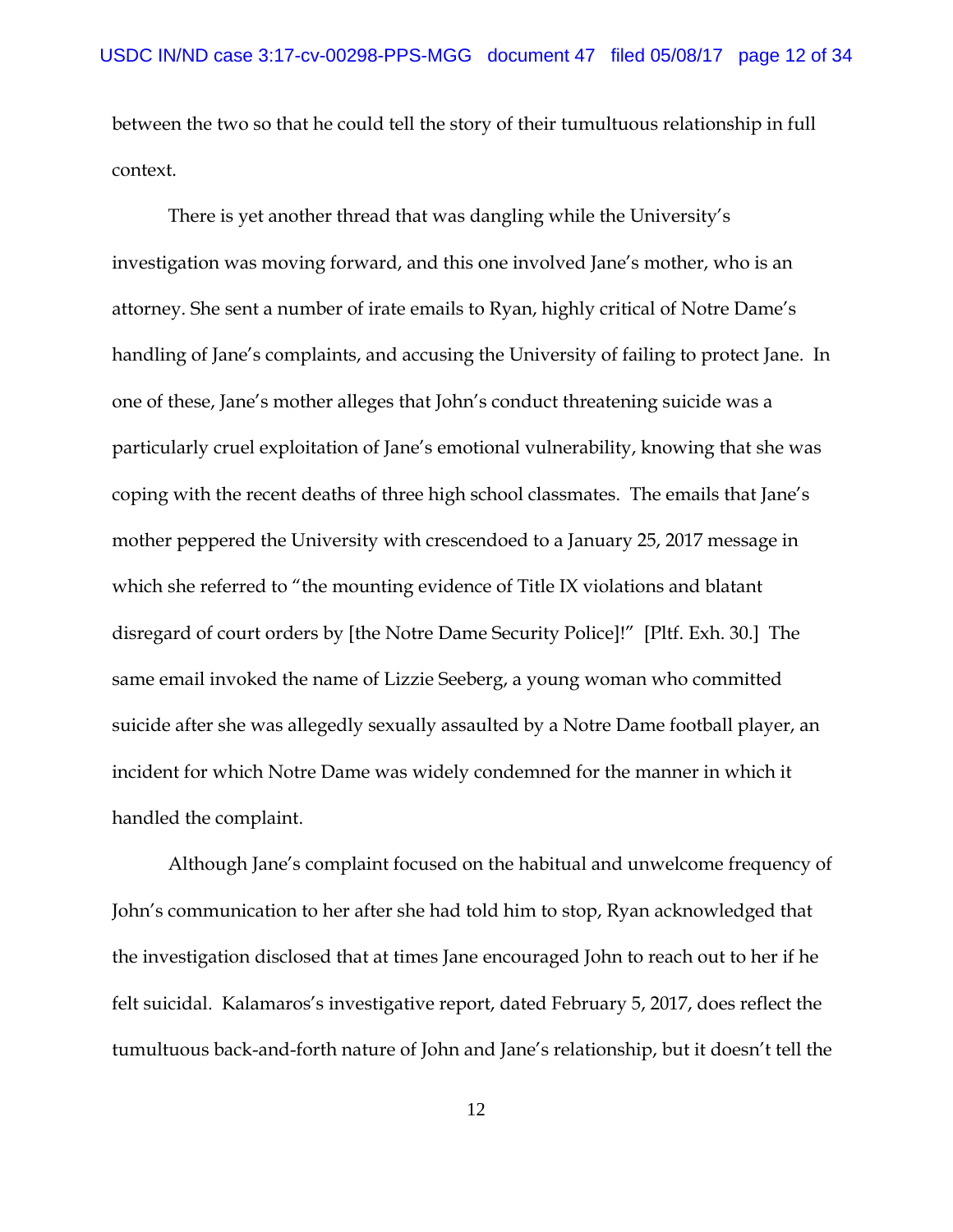whole story because, to repeat, Kalamaros only had selected text messages – indeed, selected by Jane—of the back-and-forth between the two.

Ultimately, Ryan reviewed the Administrative Investigation Report prepared by Kalamaros and concluded that there were possible policy violations of dating violence, stalking and harassment. With Jane's agreement, the matter was referred to what Notre Dame calls the "conduct process," that is, toward an Administrative Hearing conducted by the Office of Community Standards (OSC). At Jane's request, the disciplinary process was "paused" to allow her to obtain and provide additional information to be considered with the Investigative Summary Report.

John received a letter dated February 13 advising him that a hearing was scheduled for February 24. This letter is known as the "administrative hearing notification letter." The letter provided a list of four potential violations alleged against John that the hearing panel would consider: 1) Stalking; 2) Willful damage to the reputation or psychological well-being of another; 3) Dating violence, and 4) Abusive or harassing behavior, including unwelcome communication. [Pltf. Exh. 105 at 1.] Dating violence is defined in the Red Book as physical violence or the threat of physical violence committed by a person who is or has been in a social relationship of a romantic or intimate nature with an individual. [Def. Exh. 107 at 6.] Stalking is defined as knowingly or intentionally engaging in a course of conduct involving repeated or continuing harassment of another person that would cause a reasonable person to feel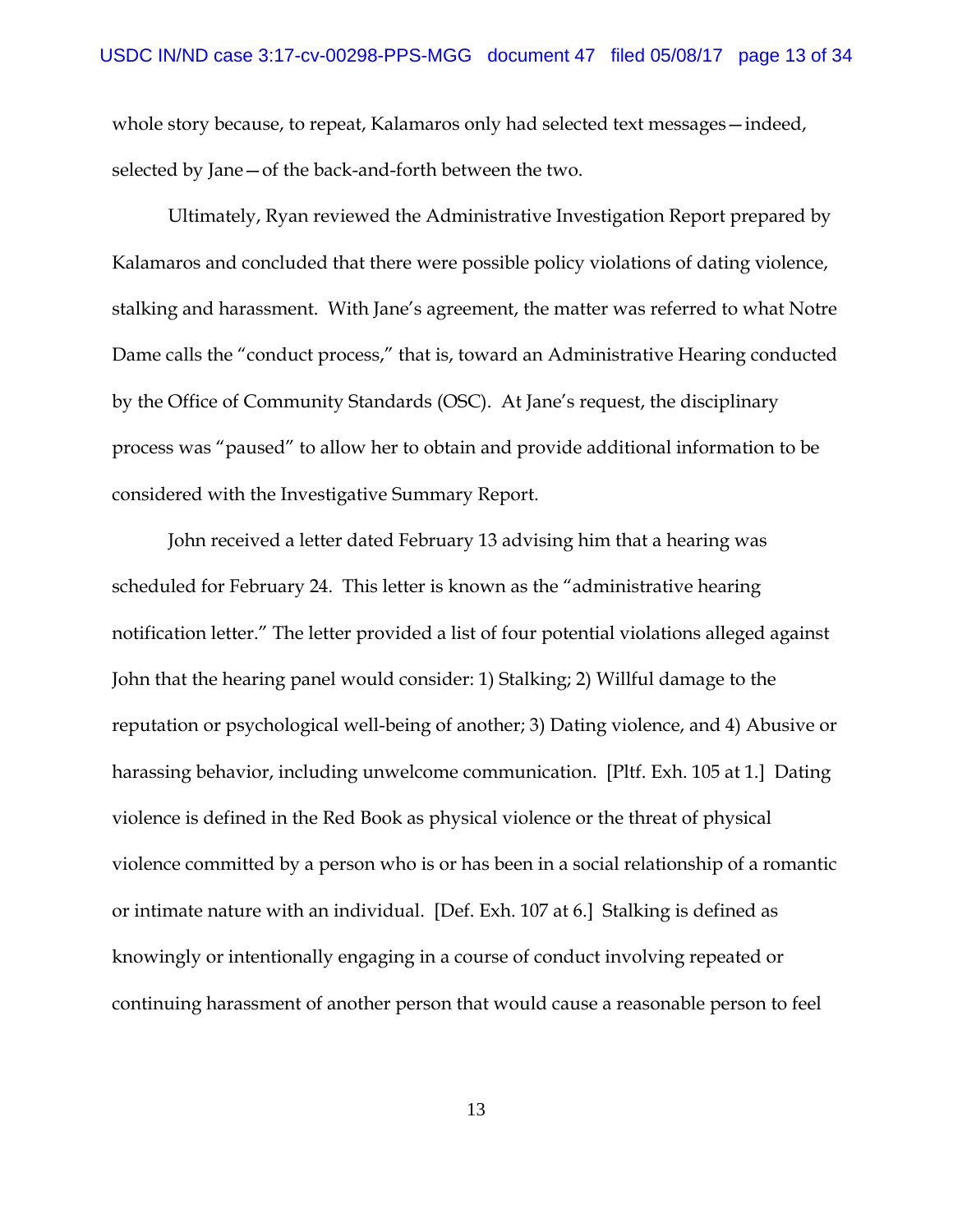terrorized, frightened, intimidated, or threatened and that actually causes the individual to feel terrorized, frightened, intimidated, or threatened. [*Id*. at 7.]

The notification letter explained that John could come to the OCS office during business hours to review, but not photocopy or otherwise duplicate, the Administrative Investigation documents (over 350 pages) prior to the hearing. OCS identified in the letter witnesses it would invite to participate. Pursuant to Notre Dame's policies, John could submit questions in writing for the Hearing Panel to consider asking witnesses. Under the Red Book, John could also invite additional witnesses, although not "character witnesses." The only witnesses allowed to testify were those who met the University's definition of "witness to the incident," meaning a person who had contact with one of the parties "before, during or after the incident." Whether a witness meets this criteria was a matter left to the sole discretion of the Hearing Panel. But given that the allegations against John involved repeated contact with Jane, a person with whom he had an 18-month relationship, deciding precisely what comprised "the incident" presented a bit of a challenge to John. The notification letter also referred to the Red Book's provisions that an advisor is permitted to be present, but not allowed to "make comments, pass notes, or otherwise disrupt the Administrative Hearing or meetings" and that the parties could confer with their respective advisors during the hearing only on breaks, taken entirely at the discretion of the Hearing Panel. [Def. Exh. 107 at 28.]

Additional documentation could be submitted by February 20, four days in advance of the hearing, and would be made available to the other side for review two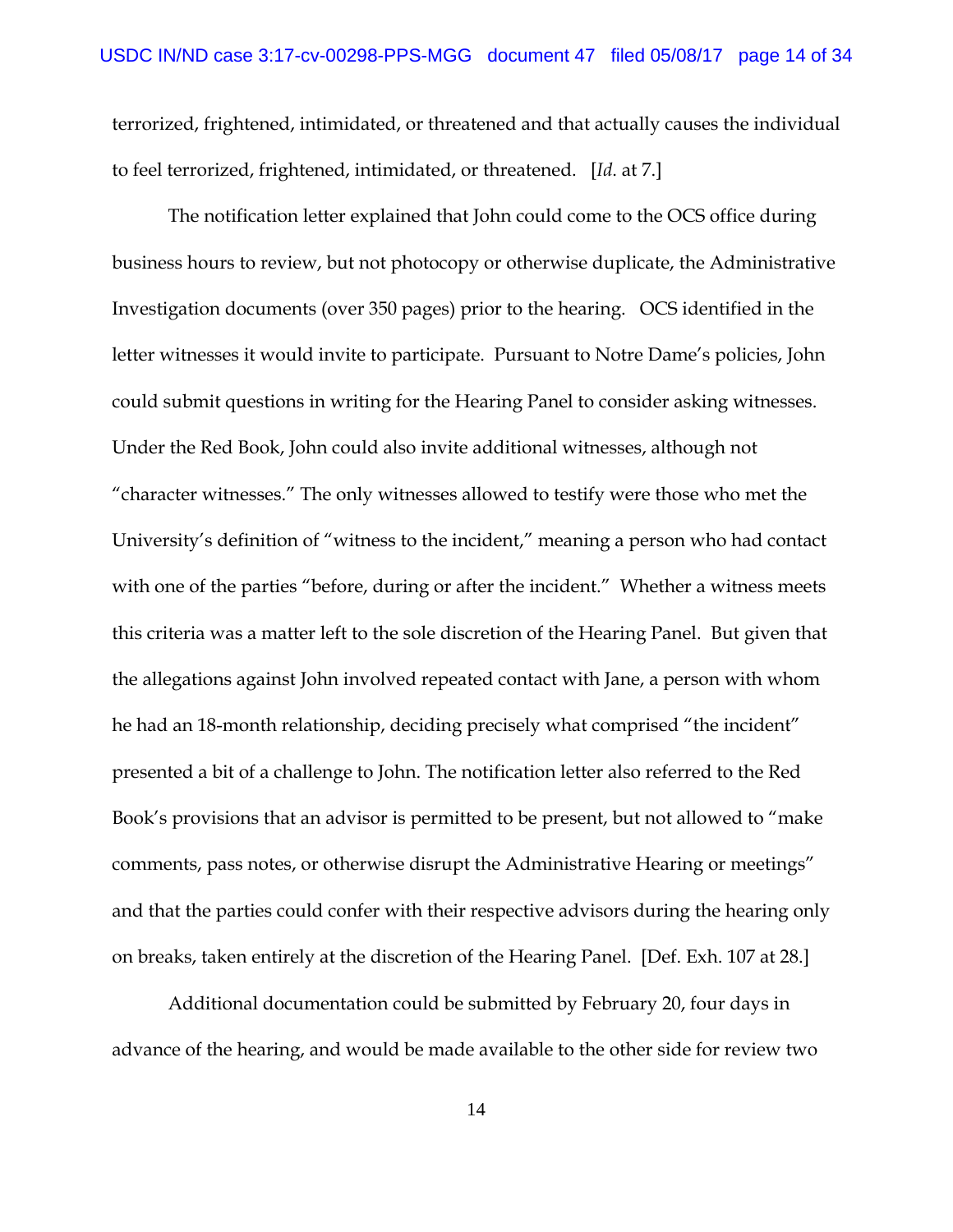days before the hearing. Both John and Jane submitted additional documentation, but Jane's was a substantial volume of new material, which after being processed by OCS, John had two-and-a-half days to review before the Administrative Hearing. Ryan Willerton, the Director of OCS and member of the Hearing Panel, testified at the preliminary injunction hearing that John identified two additional witnesses who couldn't participate in person – one declined and the other, unable to attend due to travel plans, provided an affidavit that was considered.

After the Administrative Hearing, John requested a delay in its decision to allow him to try to obtain from Jane the full history of their text communications, and arguing that at the hearing Jane had made several false allegations for the first time, including allegations of sexual coercion. John advised Willerton that his efforts to obtain the text messages through a subpoena in the St. Joseph County proceedings had been thwarted by Jane's motion to dismiss the action, which John suggested was proof that Jane did not feel threatened by John and that the additional text messages would support his defense in the Notre Dame proceedings. Willerton responded that "[t]he Hearing Panel does not consider information submitted after the Administrative Hearing." [Pltf. Exh. 43, p.1.]

The Hearing Panel announced its decision in a March 20 letter, finding that John violated all four University Standards of Conduct that were identified in the administrative hearing notification letter. [Pltf. Exh. 9.] The decision letter is 16 pages in length and the majority of it is simply a series of quotes from the text messages that Jane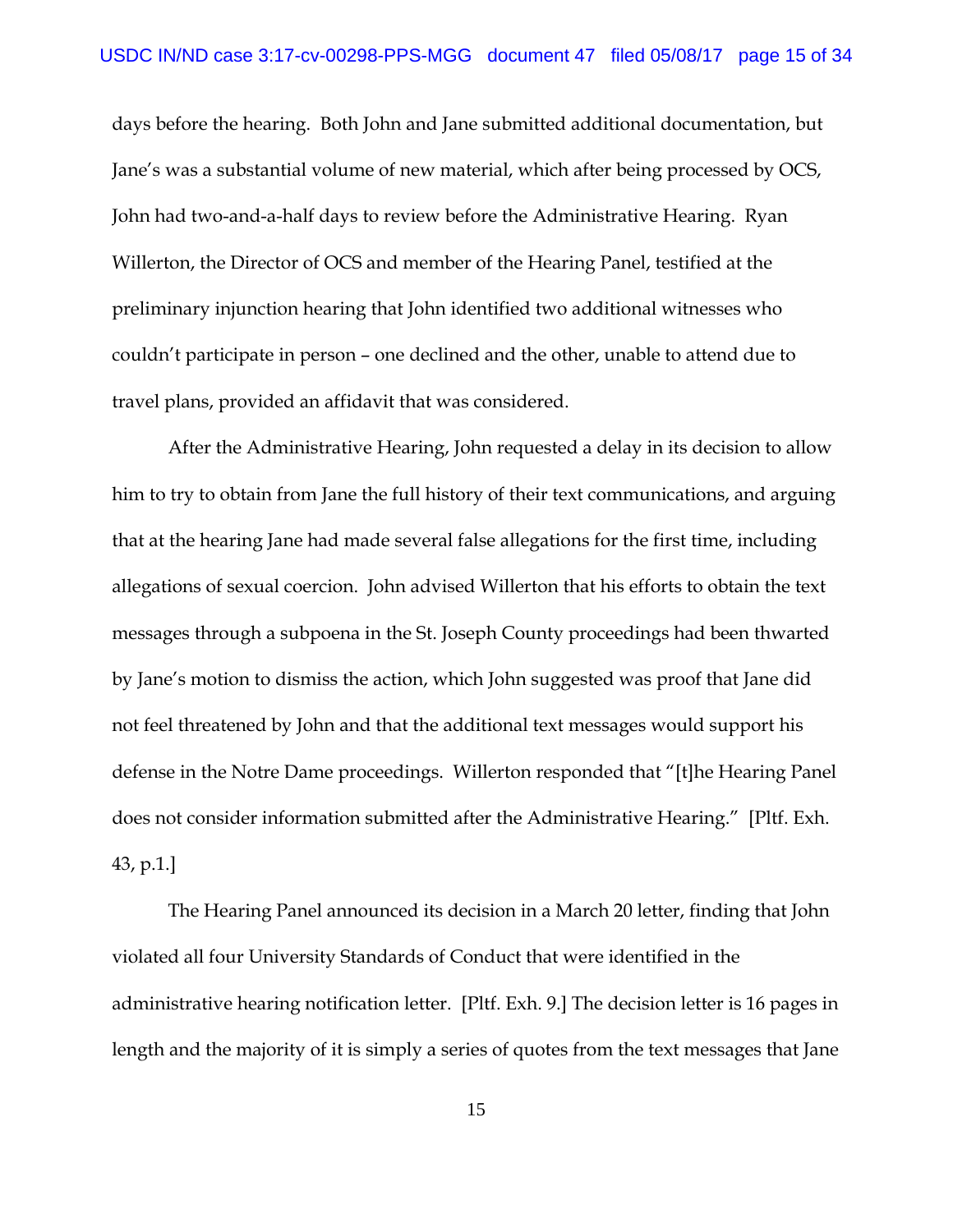decided to send to the investigator. The full extent of the texts between John and Jane were never consider by the Hearing Panel. What's more, the Hearing Panel seems to have accepted at face value the following testimony from Jane which was quoted verbatim in the Decision Letter:

"It was pretty much anytime that I was not doing what (John) wanted  $\dots$ he started to invade my physical safety. . . and made me feel very physically unsafe. Terrorized me. Frightened me. And threatened me multiple times. For instance, even starting in August, whenever I would not go to Chic-Fil-A with him. . .he would show up places. It was that level of if he (sic) did not do what he wanted me to do, he would terrorize me for the rest of the week. It happened repeatedly, and that is what bothered me the most. Near the end of the relationship, I wasn't just worried he was just going to kill himself if I didn't do what he wanted me to do. . . I was worried that he was going to harm me. Show up in my apartment, or kill me, honestly. That was where my focus was at the end."

Decision Letter, DE 24-5 at 14.

John did not get an opportunity at the hearing to call this testimony into question. He didn't have the text messages that the Court now has showing, at the very end of the relationship, that Jane was inviting John to Champaign, wanting to meet him in Chicago, having sleepovers, meeting him for lunch and telling him that she loves him. The Hearing Panel would reasonably have looked askance at Jane's testimony if it had this fuller picture of the relationship. At the very least this type of evidence certainly would have put Jane's testimony in a totally different light. But John didn't have access to these texts messages because it was Jane who selectively chose which texts would be produced during the investigation.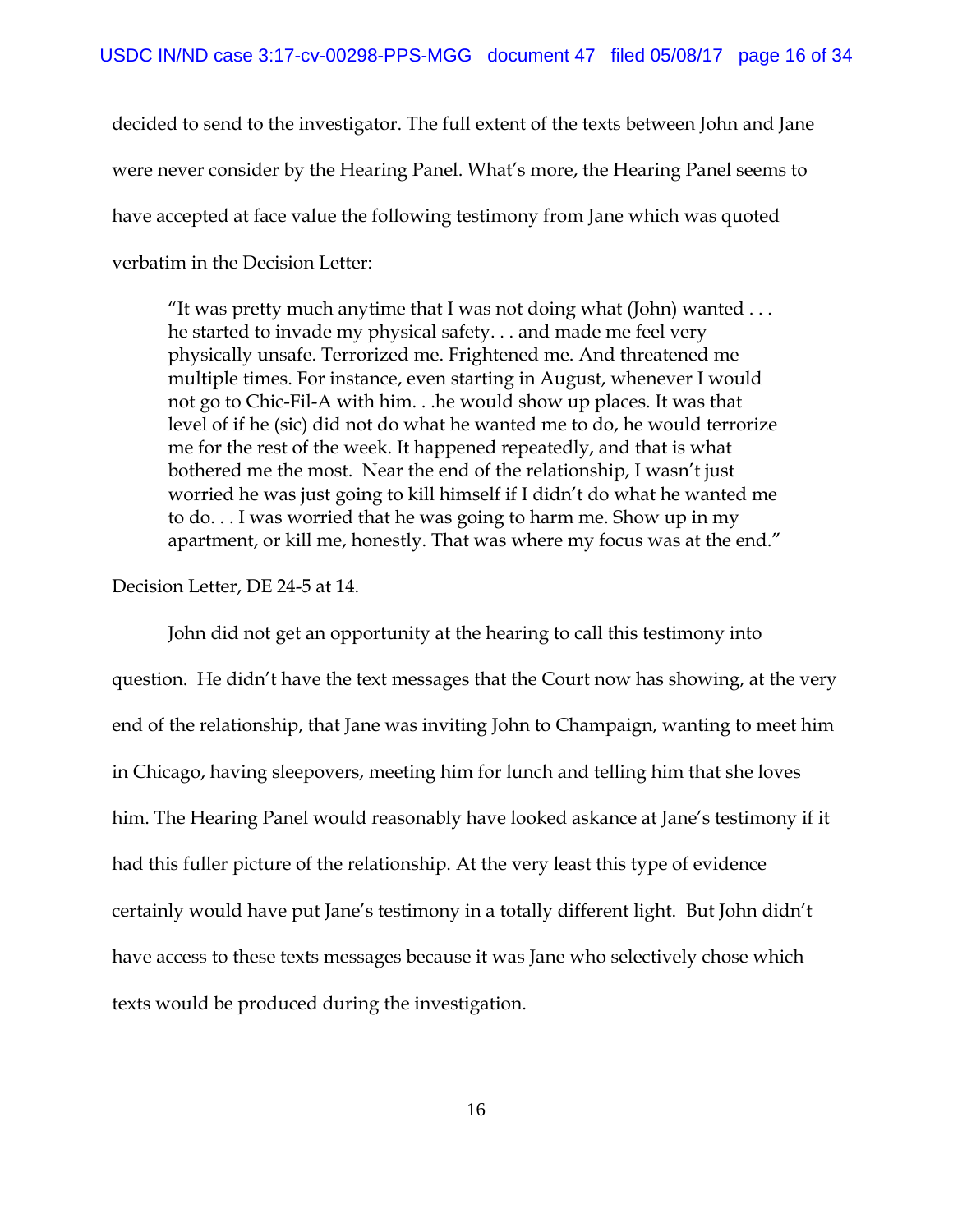In all events, John was immediately dismissed from the university through the Fall 2017 semester, with an opportunity to apply for readmission for the Spring 2018 semester. The notation "Dismissal with the Opportunity to Apply for Readmission" was placed on John's permanent academic record. The University forbade John from any contact—direct, indirect or through third parties—with Jane Roe for the remainder of his enrollment, and indicated that any contact would be considered if John applied for readmission. John was prohibited from entering any University-owned property.

 Willerton testified that the dismissal decision was reached based on two factors. The first was that the behavior was a course of conduct in which John persisted even after Jane had told him it was abusive and harassing. The second was that John had suggested his suicide would be her fault. Dismissal with the opportunity to reapply reflected the conclusion that John understood the issues and could seek help to be able to return without posing any threat to the Notre Dame community.

John challenged the Hearing Panel's decision by appealing for a "case review" under Notre Dame's process. "Case review" is granted only on a finding that there's been a procedural defect or that there is new information substantial enough to change the outcome of the decisional process. John submitted two briefs in support of his request, making a number of arguments for reconsideration. Most significantly, John offered video clips of Jane, recorded February 12 on a friend's phone, just twelve days before she testified at the administrative hearing. In the video clips, which were played at the preliminary injunction hearing, Jane can be heard saying what her real intentions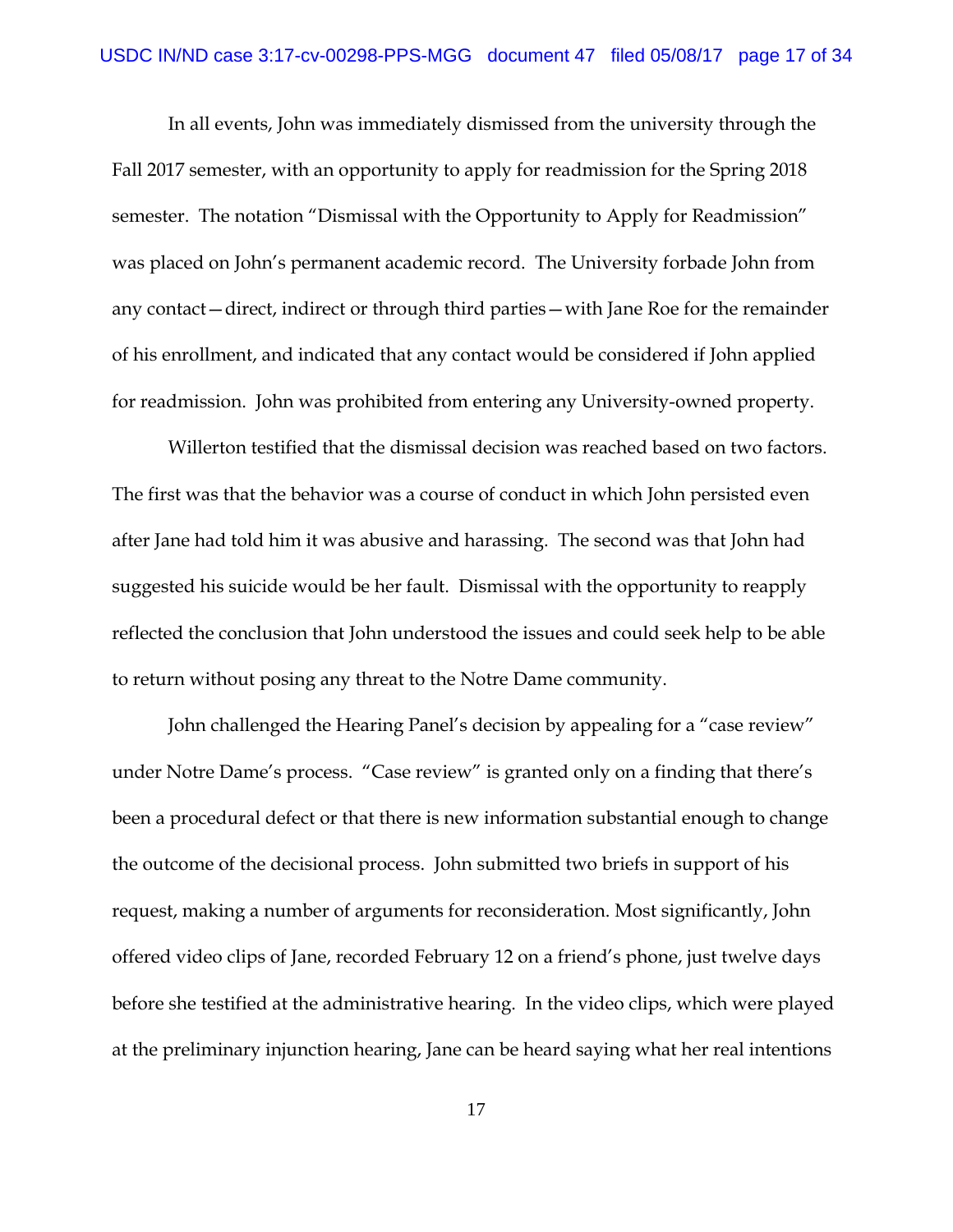were relating to the dispute with John: "I want to fuck up his reputation; I want him to never have a girlfriend here at Notre Dame or St. Mary's or anywhere; I want him to never be able to have a social life at St. Mary's or Notre Dame." This kind of admission would have seriously undermined Jane's testimony at the hearing.

In his appeal, John also addressed efforts by Jane to pressure potential witnesses not to support John in the proceedings, and how Jane had evaded production of the entire text history between them (which, as we now know, John had destroyed after receiving the No Contact Order). John offered new witness statements in response to serious allegations made for the first time by Jane at the Administrative Hearing, and argued that the Hearing Panel had refused evidence pertinent to Jane's credibility generally and her claims of feeling threatened by John. The Conduct Case Review Board issued a summary denial of case review, dated April 13, 2017, and at that point, John was formally removed from Notre Dame.

Heather Ryan testified that approximately 90% of the complaints Notre Dame receives in the sexual harassment category are by women against men, and that a portion of the 10% of complaints made by men are actually countercomplaints against women complainants. Mediation efforts are never attempted when sexual assault or other nonconsensual contact is alleged. According to Willerton, some universities are using a form of "restorative justice," especially in the context of dueling complaints by people in long term relationships. Notre Dame is currently researching and considering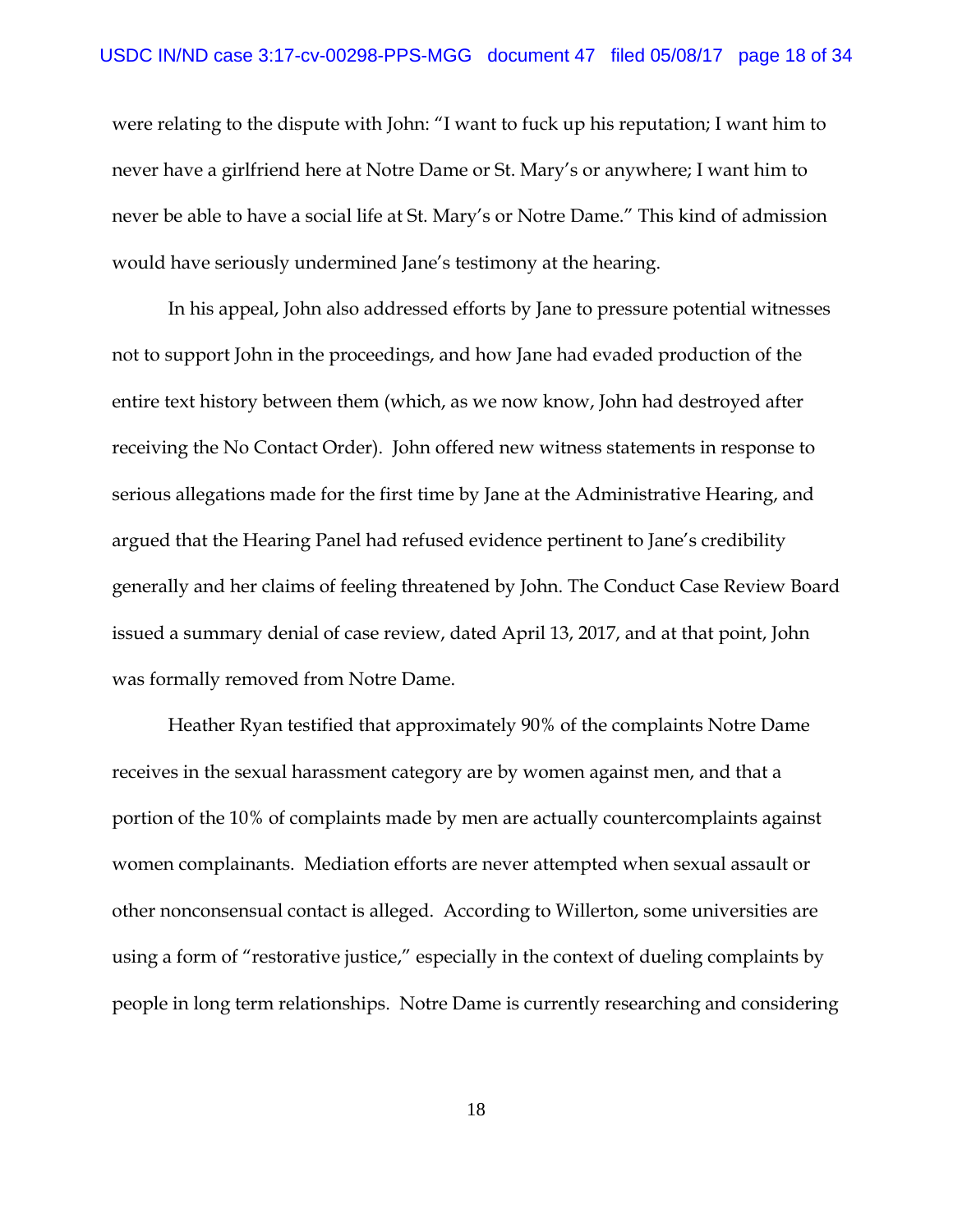this paradigm but the University has not yet employed that approach in its Title IX disciplinary process.

Willerton also testified that he could remember two situations in which female respondents were dismissed by Notre Dame as a disciplinary sanction. In one, a dating violence case, the woman had filed an initial report, there was a counter-complaint, and ultimately both students were dismissed. In the other matter, both parties were female. Willerton could not recall a single case in which a male complainant's charge of stalking or harassment or sexual violence resulted in the dismissal of a female complainant.

#### **Likelihood of Success on the Merits**

I will first consider John Doe's breach of contract claim. Under Indiana law, "the relationship between a student and an education institution is contractual in nature." *Chang v. Purdue University*, 985 N.E.2d 35, 46 (Ind.Ct.App. 2013) (internal quotation marks and citations omitted); *Gordon v. Purdue University*, 862 N.E.2d 1244, 1248 (Ind.Ct.App. 2007). *See also Sung Park v. Indiana University School of Dentistry*, 692 F.3d 828, 830-31 ( $7<sup>th</sup>$  Cir. 2012) (and cases cited therein). Because of the contractual nature of the relationship, a college obviously can't just throw a student out of school. Rather, there are duties conferred upon both the college and the student "which cannot be arbitrarily disregarded and may be judicially enforced." *Ross v. Creighton University*, 957 F.2d 410, 416 (7<sup>th</sup> Cir. 1992).

There are some actions taken by universities that are not cognizable in court. For example, "courts are not competent to hear claims that involve 'second-guessing the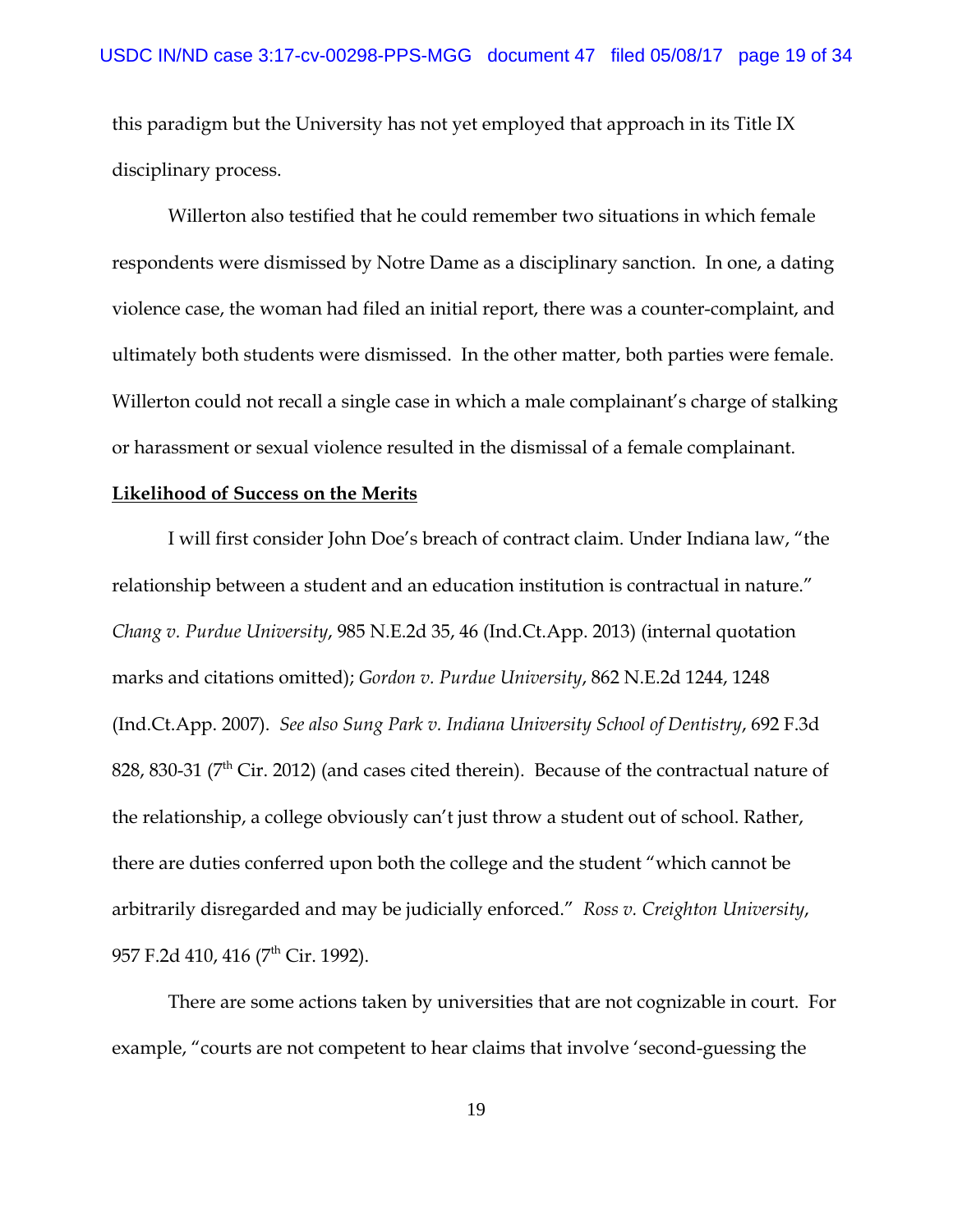professional judgment of the University faculty on academic matters." *Bissessur v. Indiana University Board of Trustees*, No. 1:07-CV-1290-SEB-WTL, 2008 WL 4274451 at \*9 (S.D.Ind. Sept. 10, 2008), quoting *Ross*, 957 F.2d at 417. So, for example, students who are dismissed from a university for academic reasons can't run to court and claim their professor gypped them on a grade. But if the dismissal is for conduct other than poor academic performance—like the dismissal of John Doe—then it is subject to review. *Id*. It is also true that the contractual relationship between a student and a university is recognized to be a looser concept than contracts of other sorts. As one court put it, "The terms of the contract, however, are rarely delineated, nor do the courts apply contract law rigidly." *Chang*, 985 N.E.2d at 46.

Notre Dame promises its students a "prompt, fair and impartial investigation and resolution" of disciplinary complaints involving sexual violence, stalking and dating violence. [DE 8-2 at 5.] This constitutes an "identifiable contractual promise that the defendant [allegedly] failed to honor." *Ross*, 957 F.2d at 417. The parties here agree that on a contract theory, the standard for reviewing the university's disciplinary actions is not *de novo*, but only to determine "whether the educational institution acted, illegally, arbitrarily, capriciously, or in bad faith." *Id*. at 47. And at this preliminary injunction stage, the question is only whether John Doe has a better than negligible chance of succeeding on his breach of contract claim to trigger consideration of his irreparable harm and other factors. *D.U.*, 825 F.3d at 338. Applying that standard, I readily find that John Doe has more than a negligible chance of prevailing on his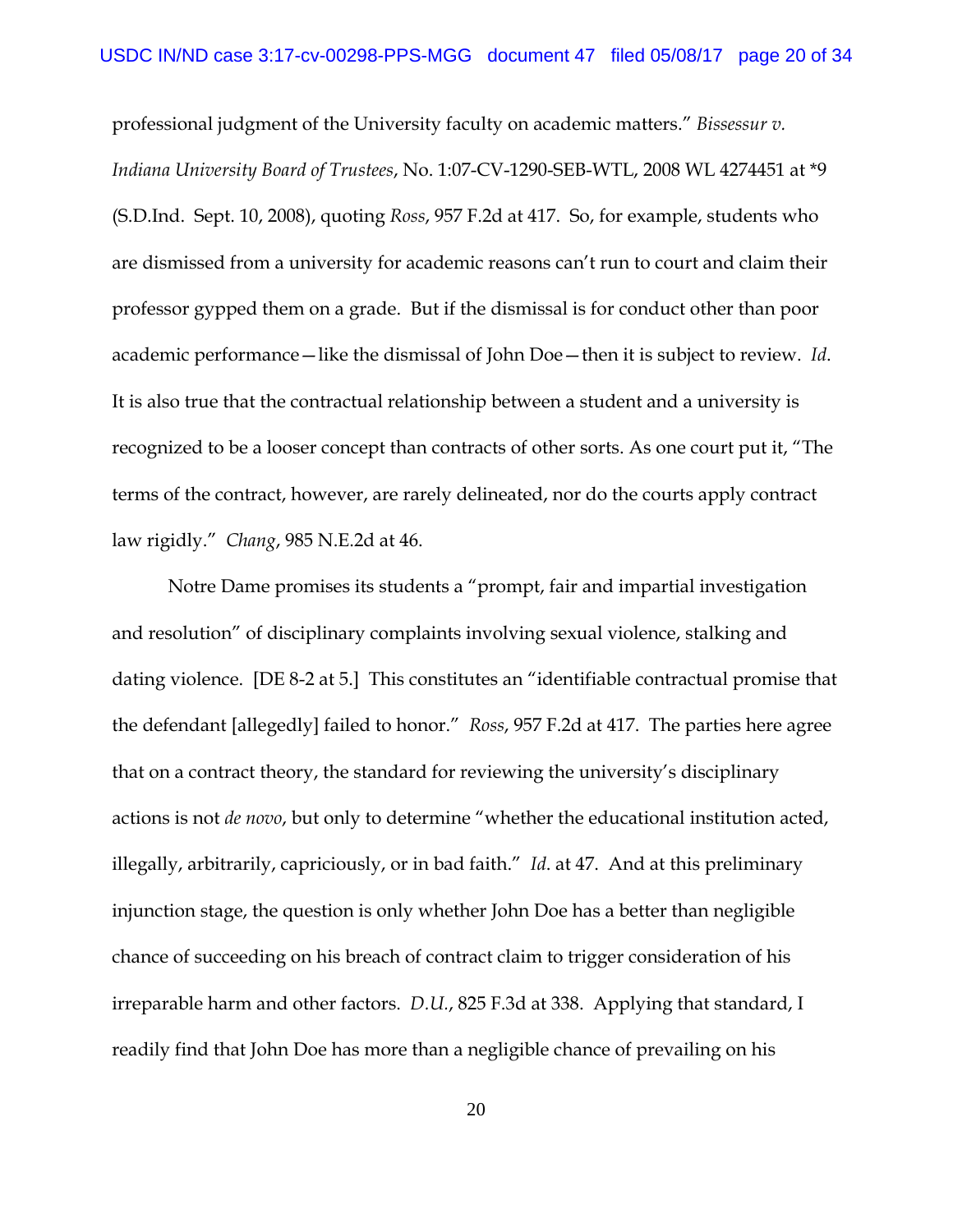contention that Notre Dame's disciplinary process as applied in his case was arbitrary and capricious in a number of respects.

First, the lack of meaningful notice to John of the allegations against him, so as to be able to adequately prepare his defense, has a more than negligible chance of being found to render the disciplinary process capricious. As shown above, this disciplinary matter was not, for example, the result of a sexual assault during a college hook-up or other single encounter between the complainant and respondent, but arose instead in the context of a long term relationship with literally hundreds of contacts between the parties. To focus his defense, John reasonably needed to know what contacts and conduct was being scrutinized for possible violation of which policies.

At the beginning of Jane's formal complaint process, the University's November 29 letter merely advised John that "the incident alleged may be a violation of the University's policies related to sexual assault, sexual misconduct, dating and domestic violence, stalking, and/or conduct that creates a hostile environment." [Def. Exh. 118 at 1.] This amounts to no notice at all. It doesn't tell him what he is alleged to have done wrong nor when the wrongdoing was alleged to have taken place. Instead, it is merely general language parroting the laundry list of offenses identified on the cover of the University's Red Book on sexual harassment. [Def. Exh. 107.] This so-called "notice of charges" could not be further from revealing particular policy violations implicated, much less specific allegations of John's objectionable conduct.

21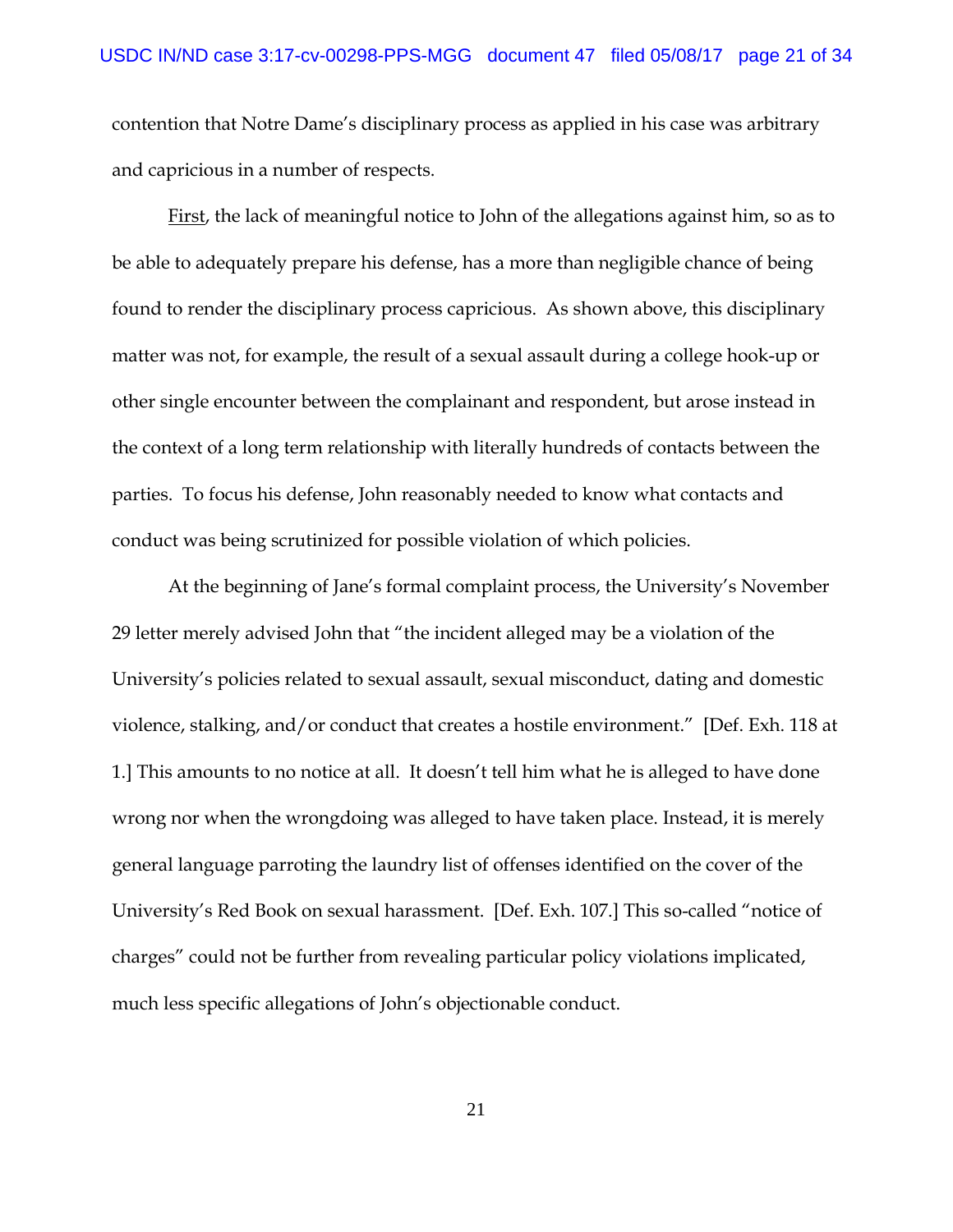Later, the "administrative hearing notification letter" provided the most specific allegations of misconduct John would receive in the process, consisting only of a list of the four Standards of Conduct the Hearing Panel would determine whether John violated. But again, even at this juncture, with the hearing less than two weeks away, John was not put on notice of what he was alleged to have done that violated Notre Dame policy, and (important in the context of a long-term relationship) when he allegedly did it. The University points to John's access to the Investigative Summary Report ten days prior to the hearing. Although a sizeable volume of over 350 pages, its 18 page report from Investigator Kalamaros and 300+ pages of exhibits do not provide John with a statement of the particular conduct alleged to have been a violation of particular Notre Dame policies. And even if it did, ten days' notice might be found insufficient for this volume of material, particularly with John's graduation both at stake and on the immediate horizon.

 Second, Jane's complaints were principally based on text communications between herself and John. Indeed, the 16-page Notice of Decision is largely a collection of those text messages. The University's investigation might have been arbitrary and capricious for failing to obtain and review the entire context of the couple's texting history. As described above, Jane has now produced to the parties in this litigation a much greater volume of text communications between herself and John, and acknowledges that this production contains more texts than were "produced in response to the processing of the Title IX matter by the University of Notre Dame" and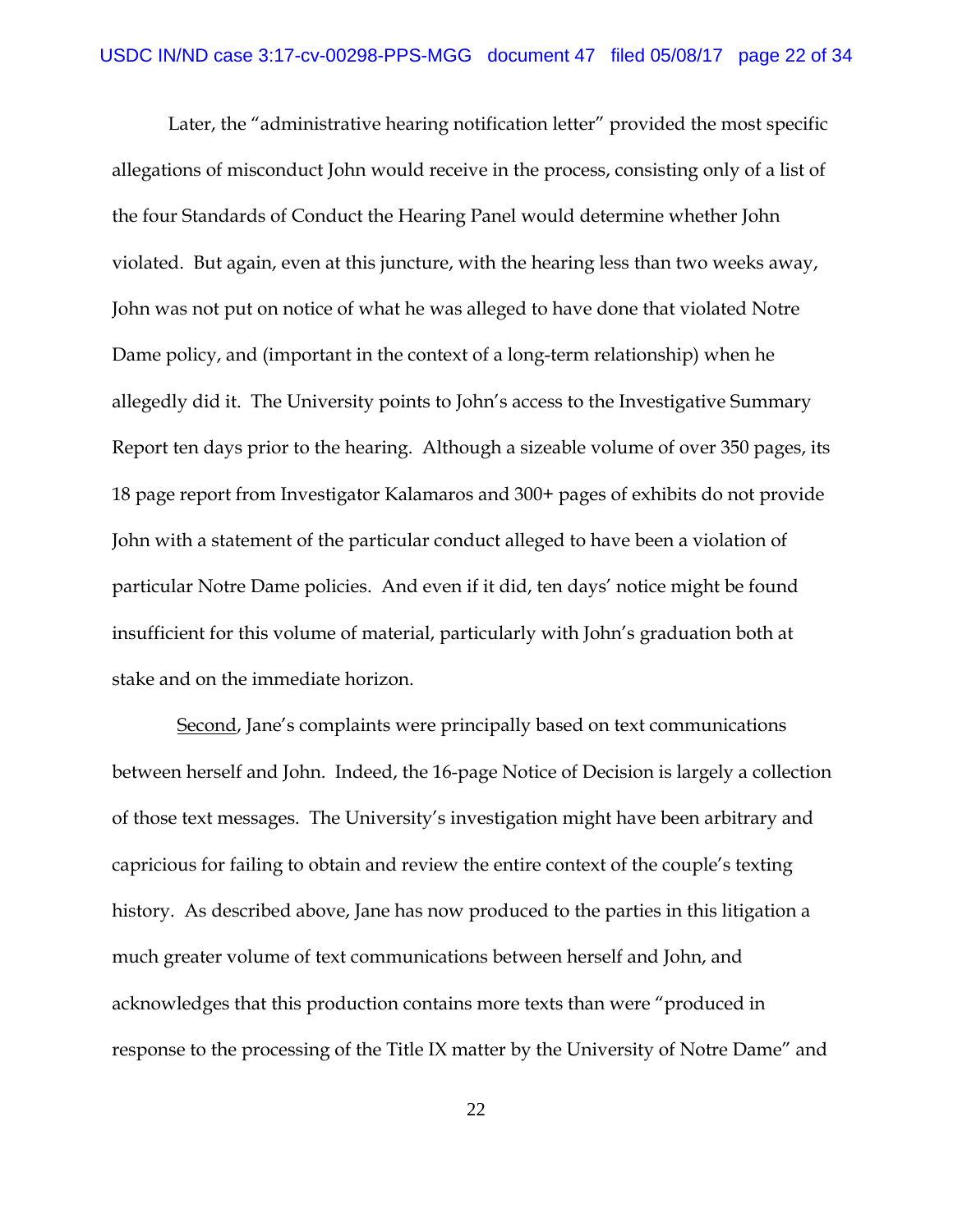that "the University did not request the full extent of texts" between her and John. [Pltf. Exh. 14 at ¶8.]

At least some of that additional texting history discloses Jane's voluntary engagement with John on the subject of his mental health taking place the very day before her initial meeting with Heather Ryan. [Pltf. Exh. 17.] More generally, the larger texting history, as described in part above, might well have called into question Jane's credibility. She testified that John's communications were unwelcome, their contact was non-consensual, and that she felt intimidated or threatened by John. Yet the text messages that have been produced in this litigation but which were not available to the Hearing Panel—text messages showing sleepovers, naps together, invitations to go on trips, and lunch dates—strongly suggest that Jane did not feel threatened or intimidated by John. [*See* DE 39 & 40.]

Third, the University's limits on hearing testimony—particularly the application of its narrow witness standard—might be found to be arbitrary or capricious in several respects. In a disciplinary matter concerning behavior in a long-term existing relationship, context matters, and the motive of the complainant (as it relates to credibility) bears more scrutiny than in some other cases. The Hearing Panel heard testimony from Jane and other witnesses about incidents in which John had angry outbursts in the past. But what did that have to do with the charges? Jane was essentially able to offer character evidence about John at the hearing. For example, the Hearing Panel elicited testimony about what John supposedly did when he was in New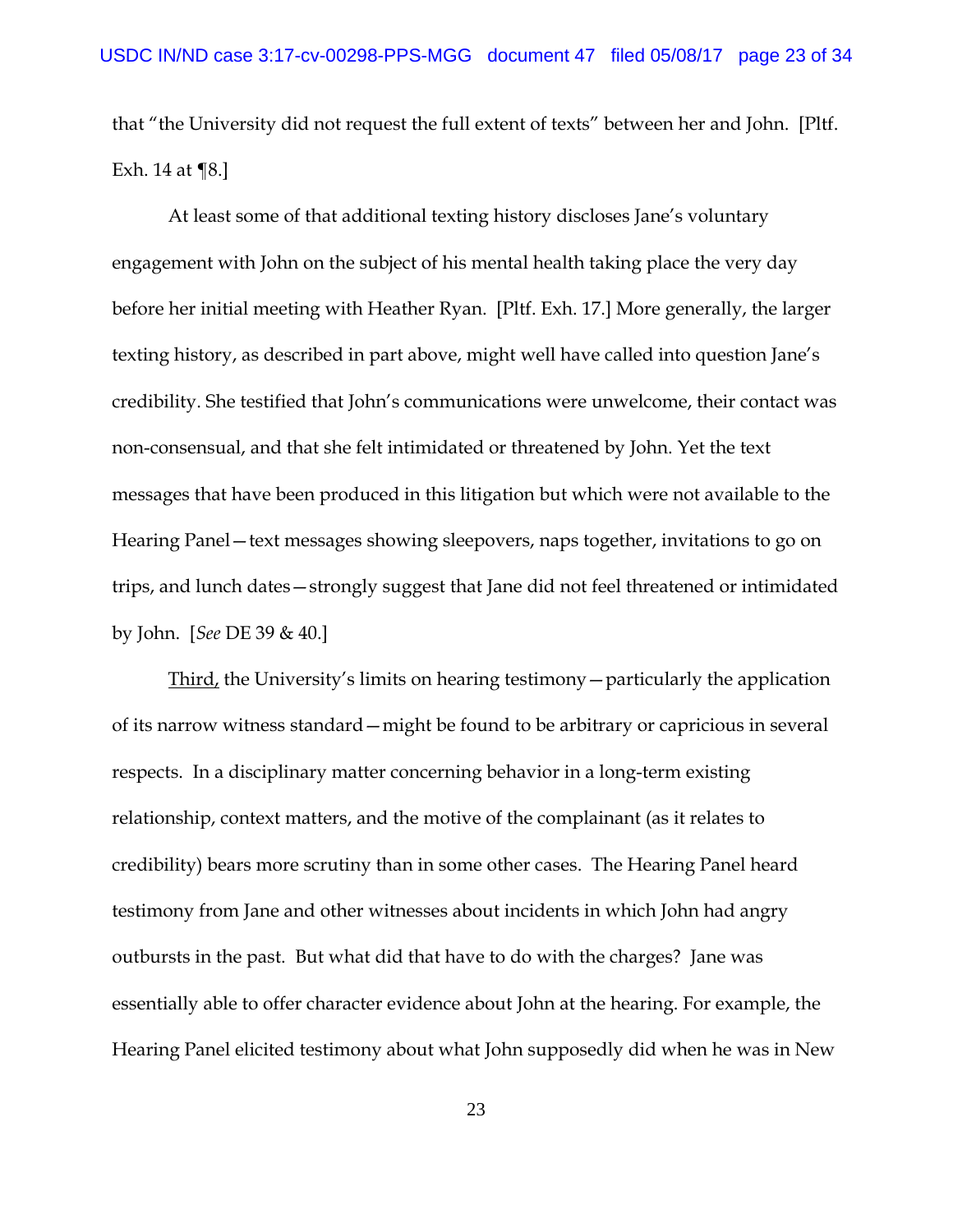York City the previous summer. But what was sauce for the goose was not sauce for the gander because John was prohibited from offering prior acts of Jane—what the University deemed inadmissible "character" evidence concerning her. The utter rejection of evidence shedding light on Jane's behavior, as relevant to her bias and credibility, including evidence that Jane had herself threatened suicide and had falsely claimed that John had violated the No Contact Order, might be thought to contribute to a process that was ultimately arbitrary or capricious in adjudicating John's responsibility for policy violations that cost him the remainder of his senior year, the conferral of his degree, his timely graduation and approximately \$30,000 in tuition money.

Fourth, both Heather Ryan and Ryan Willerton testified that the focus of the disciplinary complaint process is on the respondent's behavior, to the exclusion of consideration of the respondent's mental health as a cause or mitigating factor. Unless a formal report was received requesting an accommodation on the basis of disability, John's depression could not be and was not taken into account in the disciplinary process. Based on the Hearing Panel's interpretation of the University's definition of a witness "to the incident," Notre Dame rejected the input of John's mental health counselor as to his progress in therapy. This is so even though the therapist would have had contact with John before, during, and after a number of incidents on which discipline was based.

24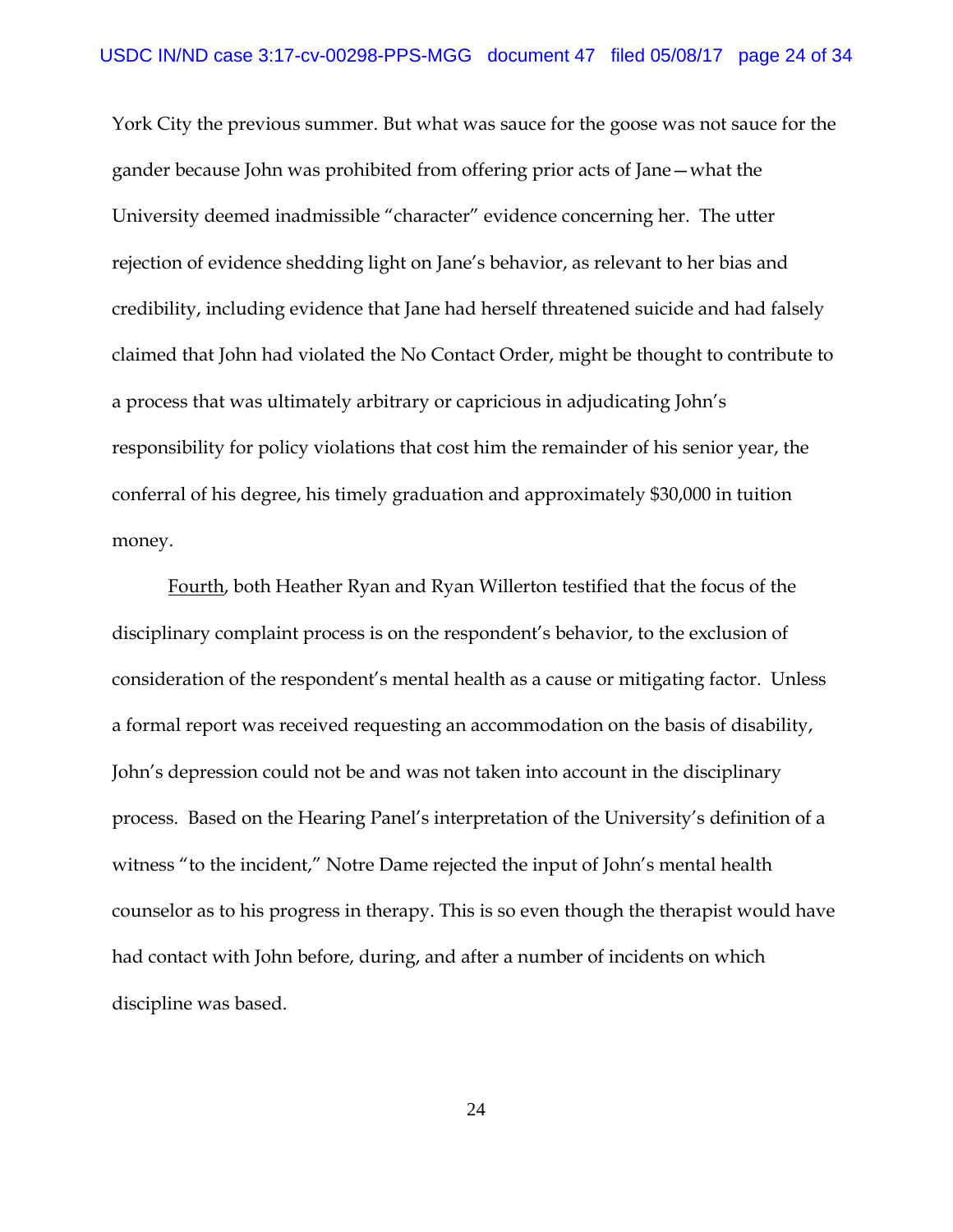Fifth, the significant "data dump" of Jane's supplemental materials (up to several inches thick) the week of the Administrative Hearing could be found to have contributed to a capricious process. John had two-and-a-half days to review the materials, and could only do so in the OCS office, without making copies. Such a process is not designed to facilitate a fair hearing for which John is fully prepared to respond against Jane's allegations and evidence. Similarly, the process can be criticized for its limitations on the examination of witnesses. That all questions must be proposed in writing and are asked of witnesses only at the discretion of the Hearing Panel does not permit a robust inquiry in support of a party's position. The stilted method does not allow for immediate follow-up questions based on a witness's answers, and stifles John's presentation of his defense to the allegations.

Sixth, at the Administrative Hearing, the accused student is essentially on his own. The actual presentation of the student's side of the case is left to the student himself, but with severe limitations. As noted, while he is permitted to have a lawyer or advisor present, those folks can't really do anything. They can't talk with the accused; they can't ask questions; they can't even pass notes to the accused. They are only permitted to consult with the students during breaks, given at the Hearing Panel's discretion. If, for example, a witness says something very inculpatory about the accused, and there is no break, the student can't talk with his advisor or lawyer about what he should ask the witness. And by the time the accused finally has a chance to talk with his advisor on a break, the witness could be long gone. When asked at the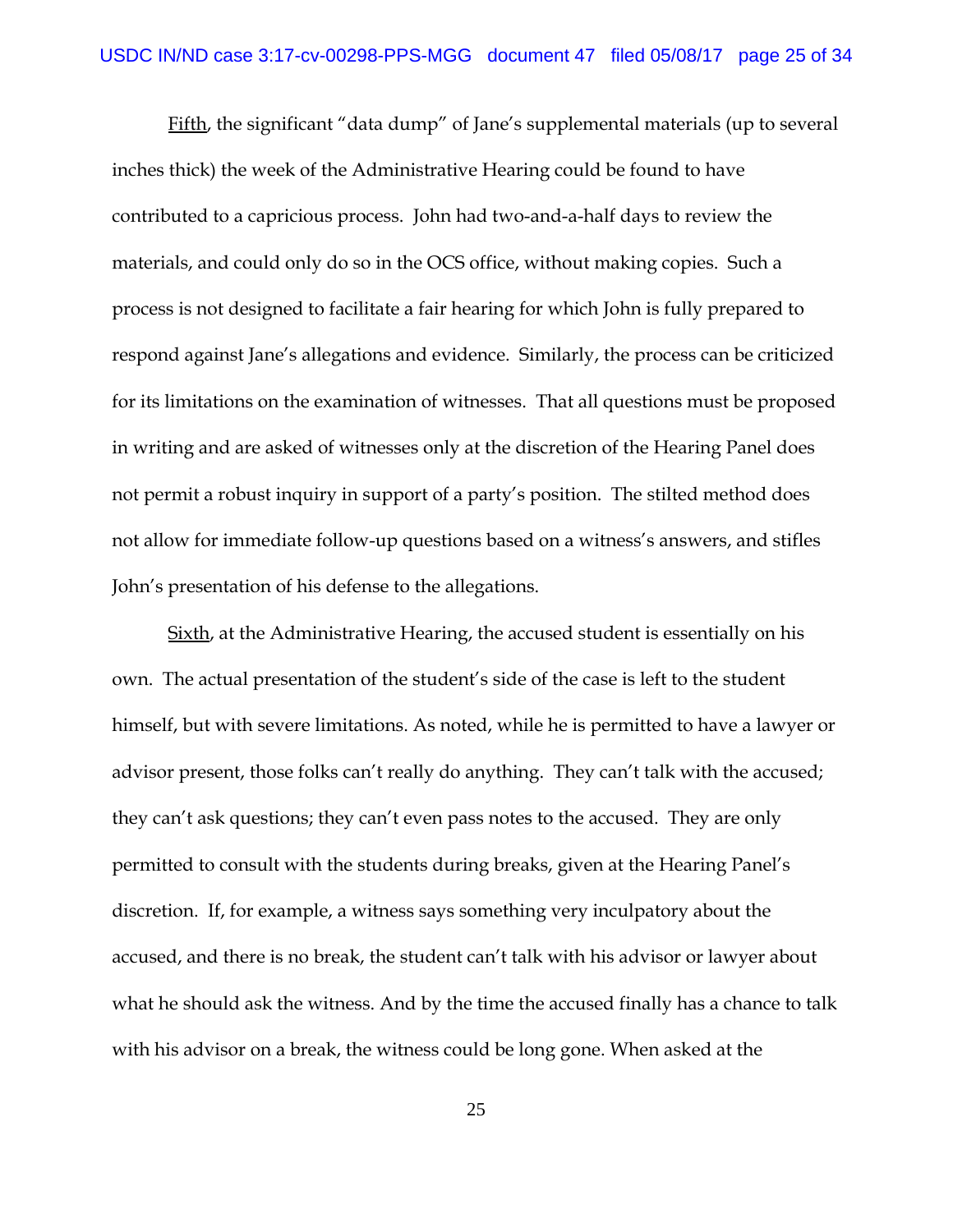preliminary injunction hearing why an attorney is not allowed to participate in the hearing especially given what is at stake—potential dismissal from school and the forfeiture of large sums of tuition money—Mr. Willerton, the Director of the Office of Community Standards and a member of the Hearing Panel, told me it's because he views this as an "educational" process for the student, not a punitive one. This testimony is not credible. Being thrown out of school, not being permitted to graduate and forfeiting a semester's worth of tuition is "punishment" in any reasonable sense of that term.

Seventh, many of these same concerns about the fairness of the disciplinary process were raised by John in his very substantive request to appeal the decision by "case review." These include the unfairness of consideration only of Jane's cherrypicked text messages (and Jane's efforts to avoid production of the entire text history) and the Hearing Panel's refusal of evidence pertinent to Jane's credibility and state of mind (whether she in fact felt threatened by John). The conclusory and dismissive denial by the Conduct Case Review Board may contribute to an ultimate finding that Notre Dame's process was arbitrary or capricious especially since it refused to take into consideration Jane's statement on video that her true motive in her charges against John was to "fuck up his reputation" so as to ensure that he will "never be able to have a social life."

Eighth, the Red Book sets out a goal of concluding each disciplinary complaint within 60 days from initial report to decision. [Def. Exh. 107 at 23.] Jane's formal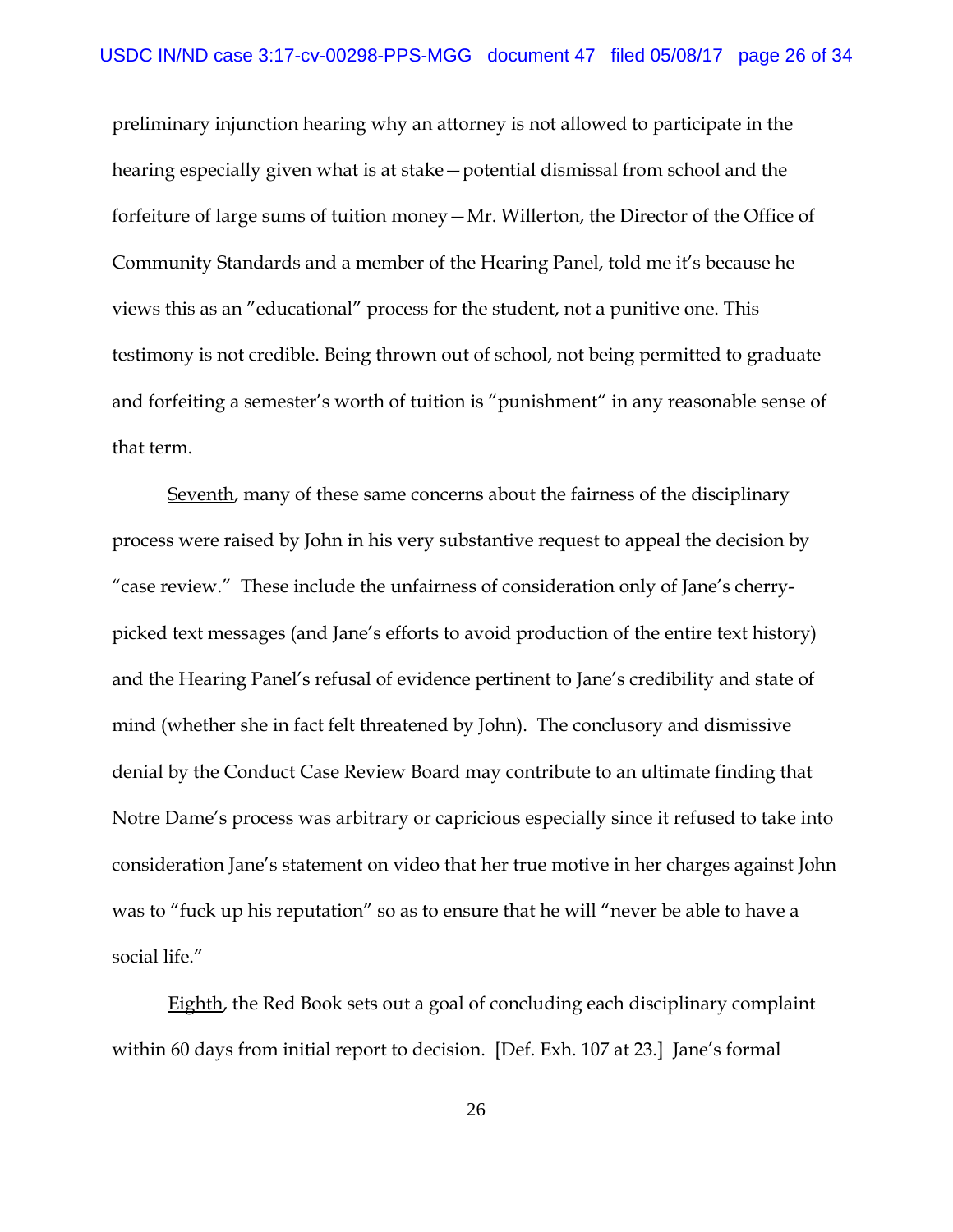complaint initiating the investigation and hearing process occurred on November 29. The Hearing Panel's decision dated March 20 was issued 111 days later, roughly six weeks before final exam week was set to begin. This delay, and the timing of such a drastic disciplinary action, might factor into a determination that the process was conducted in an arbitrary and capricious manner. In contrast, the proceedings on John's complaints against Jane evidently remain pending and it appears that they won't have an impact on Jane's degree or graduation. If all the related matters had been combined for consideration, John would have had the benefit of his allegations reflecting on Jane's credibility being considered at the same time as her allegations against him, and (if conducted on the timetable of the remaining proceedings) the combined proceedings would not have potentially impacted his graduation either.

Of course, all conclusions about the merits are conjectural at this point, and do not predict ultimate victory for John Doe. But it has been shown by the evidence and argument submitted that a jury could conclude that the disciplinary process was conducted in an arbitrary and capricious manner, and that Notre Dame breached its promise to provide John with a prompt, fair and impartial investigation and resolution of Jane's complaint. Because I find that John demonstrates some likelihood of success on the merits of his breach of contract claim, I do not proceed to consideration of the merits of his Title IX claim.

27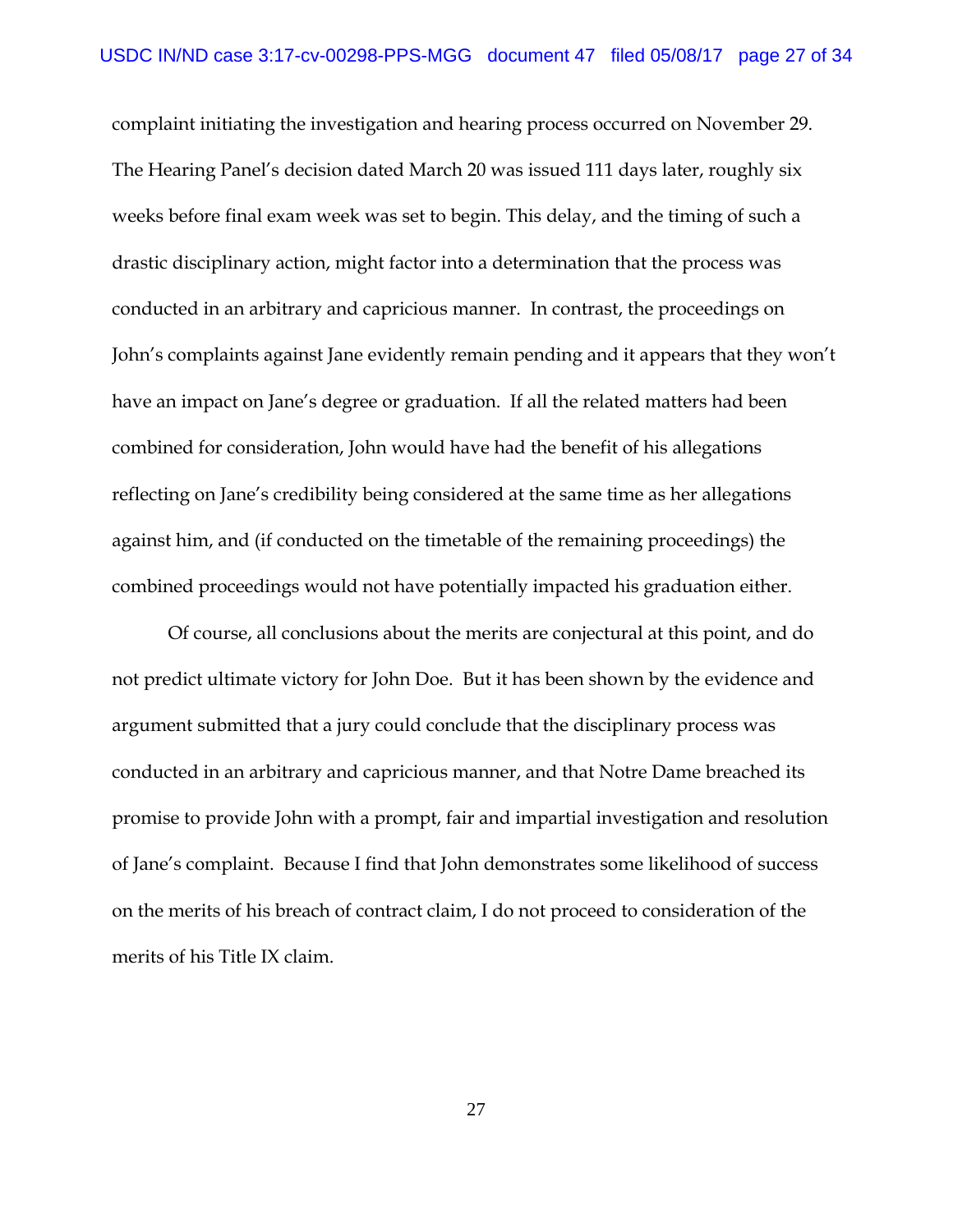# **Irreparable Harm and the Adequacy of Legal Remedies**

Preliminary injunctive relief requires a demonstration that John will suffer (and that the injunction sought will address) irreparable harm that will occur in the period before the case is decided on the merits. *Jones,* 842 F.3d at 1058. John argues that his "dismissal . . . from the University only weeks before his graduation, and after he has invested tens of thousands of dollars in his education, constitutes irreparable harm." [DE 9 at 25.] He further contends that "[i]f the University maintains the sanction of immediate dismissal, John will have an incomplete for all of his courses this semester and will be forced to repeat his entire final semester when he re-applies next spring, assuming he is even accepted...Without [the preliminary injunction], even if John were to ultimately prevail in this lawsuit and have the finding of responsibility reversed, he would still need to repeat his final semester." [DE 37 at 2.]

Other courts have found similar circumstances to constitute irreparable harm:

While Plaintiff may recover money damages to compensate for lost wages, money damages cannot compensate for the loss of his senior year in college with his class, the delay in the completion of his degree, or the opportunity to begin his career....Further, Plaintiff would have to explain, for the remainder of his professional life, why his education either ceased prior to completion or contains a gap.

*Doe v. Middlebury College*, No. 1:15-CV-192-JGM, 2015 WL 5488109, at \*3 (D.Vt. Sept. 16, 2015). Similarly, a preliminary injunction was granted against DePauw University after a judge was persuaded that the plaintiff would suffer irreparable harm if "not permitted to complete this upcoming semester" because the gap created in his record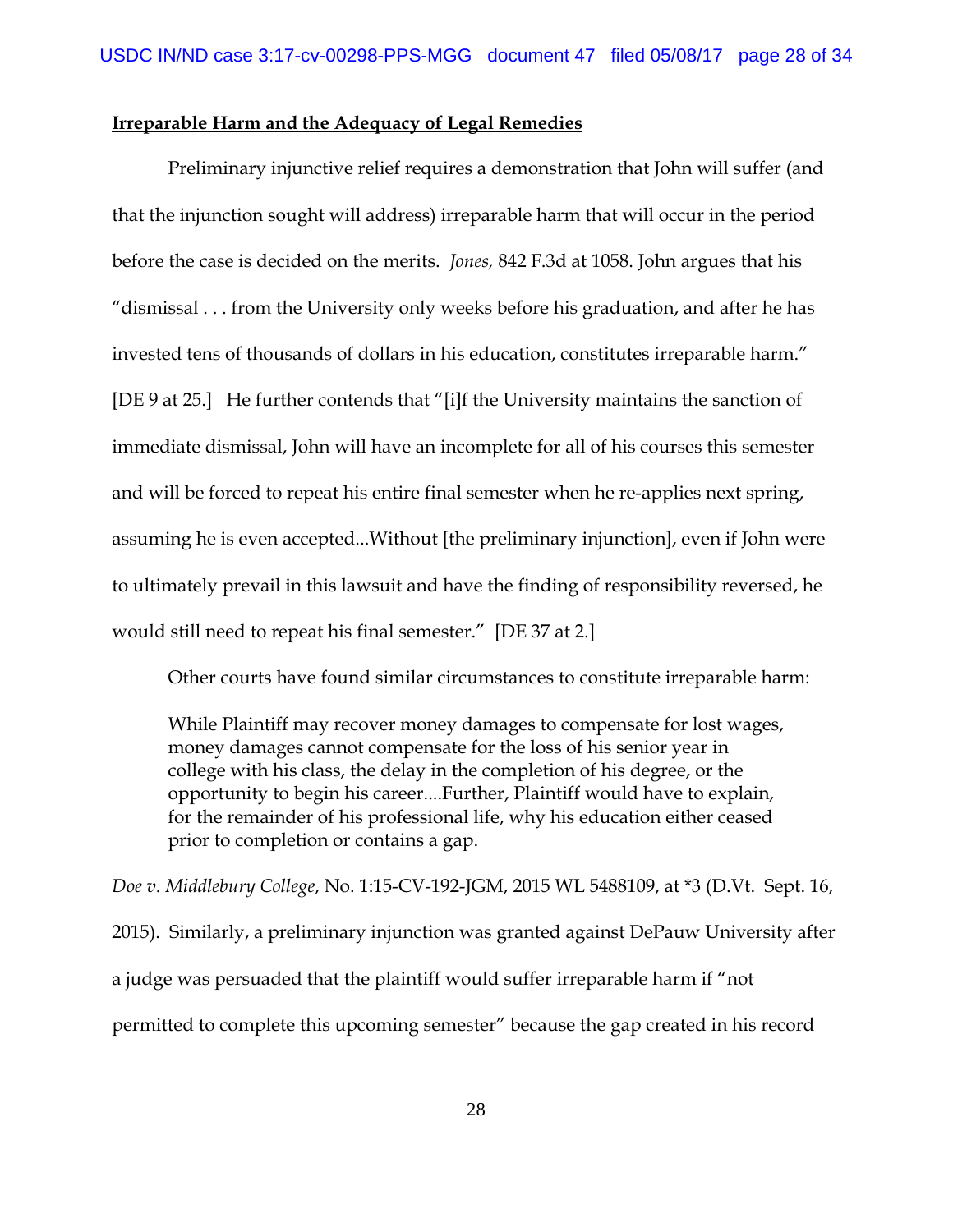would make it "inevitable that he would be asked to explain [the] situation by future employers or graduate school admissions committees, which would require him to reveal that he was found guilty of sexual misconduct by DePauw." *King v. DePauw University*, No. 2:14-CV-70-WTL-DKL, 2014 WL 4197507, at \*13 (S.D.Ind. Aug. 22, 2014). *See also Ritter v. Oklahoma*, No. Civ.-16-043 8-HE*,* 2016 U.S. Dist. LEXIS 60193 at \*8 (W.D.Okla. May 6, 2016) (plaintiff seeking a TRO demonstrated that the "loss of educational and career opportunities he will encounter if he is not reinstated and allowed to graduate is not readily compensable in money damages").

*Middlebury* and *DePauw* both present circumstances in which the student-plaintiff obtained an injunction in time to permit him to return to his university in the fall and complete the entire school year, and so to avoid entirely a gap in his education during the pendency of the litigation. An injunction requiring a university to allow a student to return for an entire school year strikes me as a much greater burden to the university than what is being requested here—the taking of two final examinations.

What's more, because of the timing of the University's discipline here, avoiding a gap in John's educational career is even more difficult. The pendency of the litigation inevitably creates a gap in John's education, as he was dismissed from the University just short of completing the semester and without an undergraduate degree. As noted, John has indicated, without contradiction by the University, that only two remaining courses (which were interrupted by his dismissal) are necessary for his degree requirements. [DE 9 at 5.] Even if John prevails in this case and the disciplinary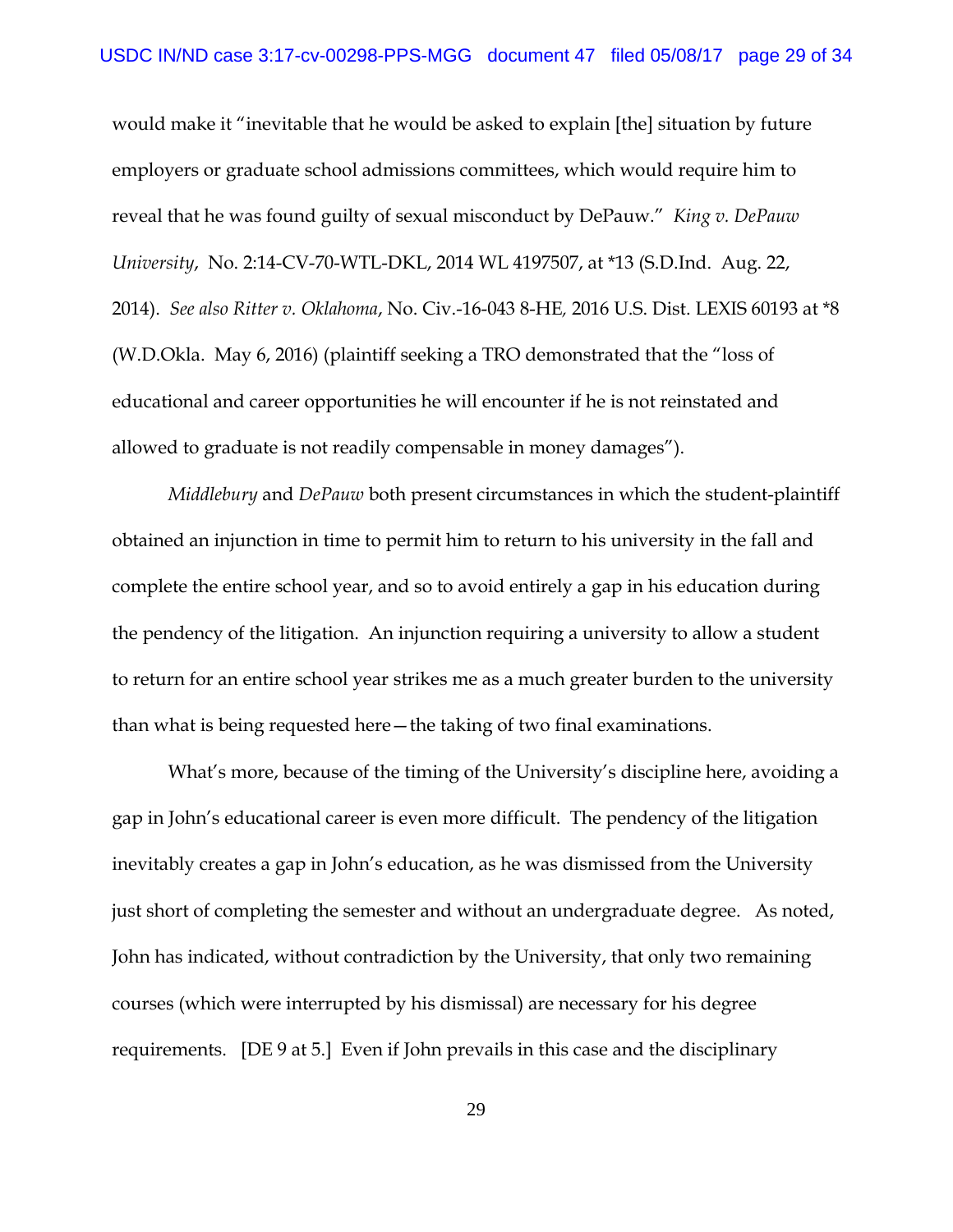dismissal is set aside by the final relief awarded, in order to earn his degree John would still be required to interrupt his career, return to South Bend and retake the two courses necessary for his degree. This would extend the unavoidable gap in John's academic career represented by the pendency of this lawsuit.

I am persuaded that this gap constitutes irreparable harm to John's reputation and resumé for purposes of career prospects and possible further academic advancement. The questions the gap raises, and the explanation it requires, are potentially damaging to John in a manner not compensable by money damages and not repaired by permanent injunctive relief that might be granted after a decision on the merits in John's favor. To repeat, the preliminary relief John seeks is very narrow—an injunction that he be allowed to take two exams—and is appropriate to minimize the consequences of the irreparable harm attributable to the pendency of the lawsuit, if John meets the other requirements for preliminary injunctive relief.

John also represents that being unable to take the two exams "will have an immediate impact on his post-graduation employment" and that he will "risk losing a lucrative employment position set to begin in June 2017." [DE 9 at 5, 6.] John has told me, without contradiction from Notre Dame, that he will be able to start his job in June if he completes his course work even if his degree is not conferred. The financial component of this harm, while significant, is not irreparable or incapable of being addressed by money damages. But what is irreparable is the fact that if an injunction is not issued, no matter what he chooses to do after leaving South Bend, he will need to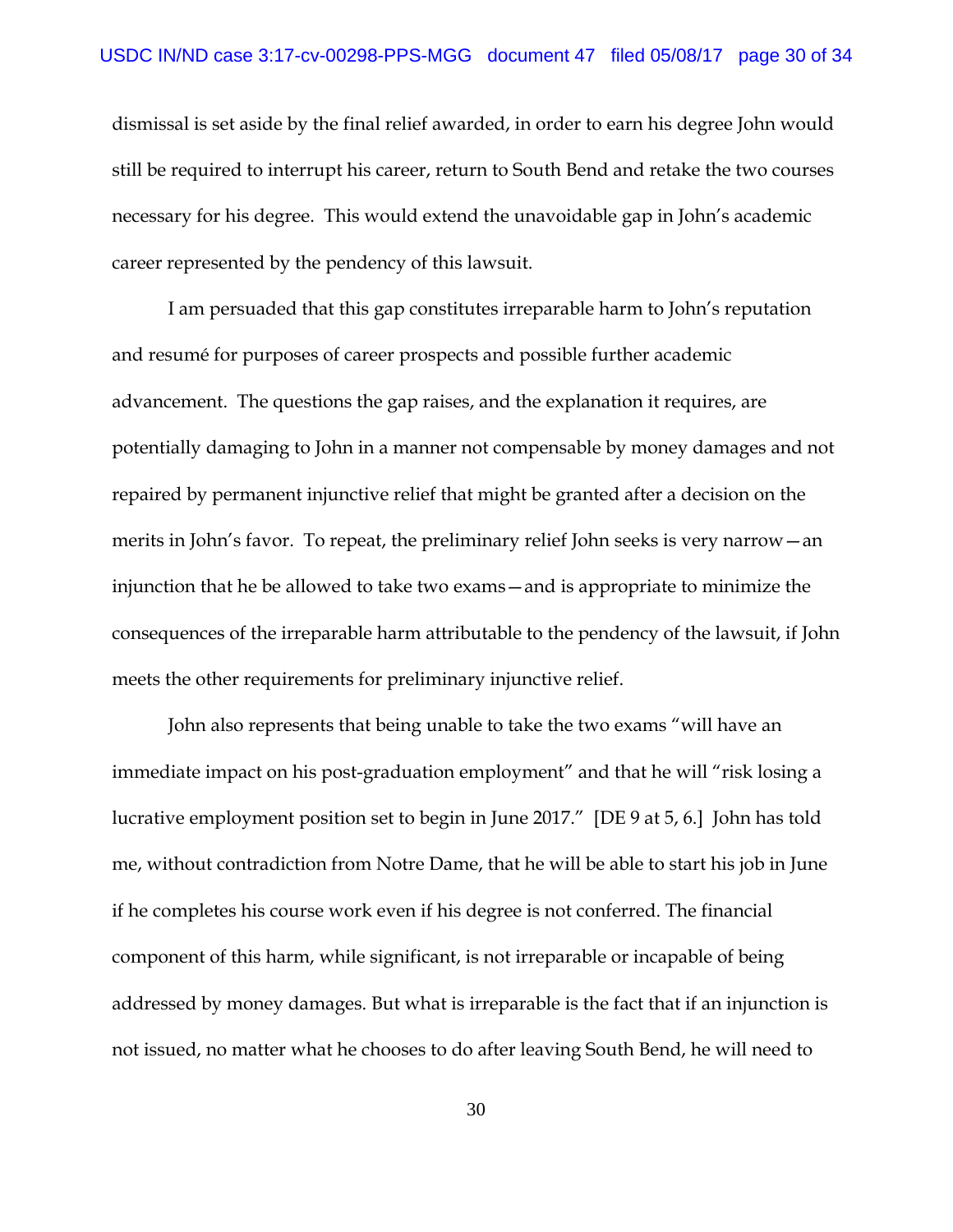interrupt it to return to Notre Dame next spring for four months to repeat the workload that he has already nearly completed this year. He will be putting his life on hold and will have a lot of explaining to do to future employers and potential graduate schools.

#### **Balance of the Harms**

Although the injunction sought here is a mandatory or affirmative injunction, it is not the case that "the hardships of the contemplated injunction would fall disproportionately on" Notre Dame. *Kartman*, 634 F.3d at 892. To administer two exams to John Doe is a modest requirement, it presents no logistical burden to Notre Dame and is virtually costless to the institution. And because the balance of the disciplinary sanction will remain in place—his dismissal from the campus, the nonconferral of his degree this Spring, and his exclusion from graduation with his class—it is hyperbole to suggest, as the University does, that the proposed injunction would leave the disciplinary sanction "*without meaningful consequence.*" [DE 36 at 2 (emphasis in original).] That strikes me as an absurd overstatement since John will still not have his degree.

The remaining components of the University's discipline are far from toothless. Notre Dame's interest in the conclusiveness of its disciplinary process is not undermined in advance of a final decision in this litigation, even if Notre Dame wins and the discipline is upheld. For the same reason—this is limited relief from the overall sanction—I don't believe that the University suffers particularly significant harm in terms of a chilling effect on potential future complainants.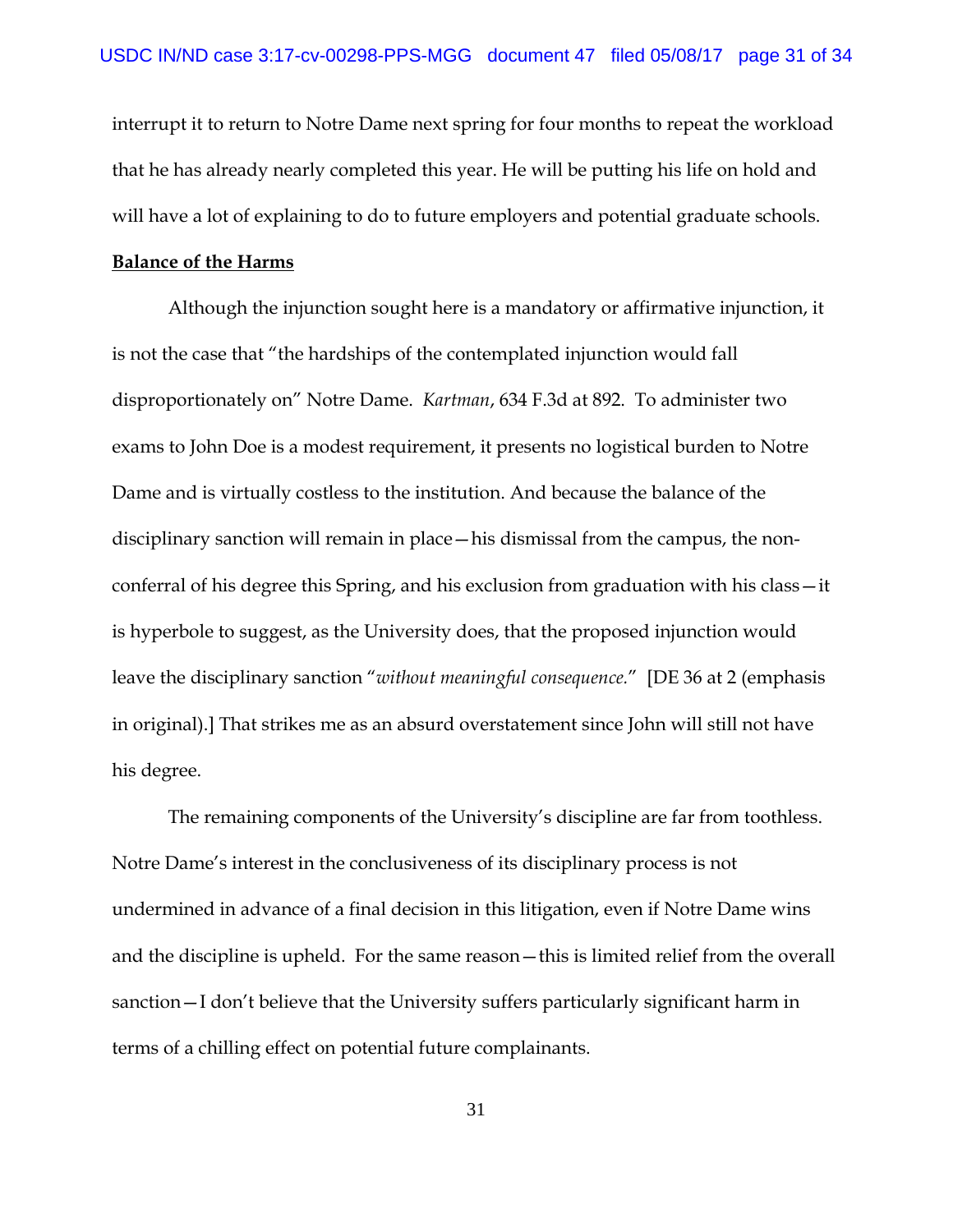On the other hand, if John prevails and the discipline is reversed, to deny the limited relief he seeks now would impose a significant extension of the hardship he suffers by a wrongful dismissal interrupting his senior year at the  $11<sup>th</sup>$  hour. In the absence of the injunction, John's ultimate success in the litigation would still require him to re-take two courses in order to obtain his degree, imposing a further gap in his record that would (as previously discussed) subject him to reputational and career hardships. In sum, the balance of harms weighs heavily in John's favor. *See Ritter*, 2016 U.S. Dist. LEXIS 60193 at \*8 (the grading of a test and master's thesis, while not small tasks are "inconsiderable in comparison to the threatened injury to plaintiff if he was wrongly expelled").

The public interest does not weigh against the relief John seeks. The public has an interest in fundamentally fair and sound educational discipline that is not imposed arbitrarily or capriciously. The minimal step taken in the proposed injunction to prevent the exacerbation of harm to John during his litigation challenging that fairness, while leaving in place significant ramifications of the discipline already imposed, is not contrary to the public interest. The public also has an interest in the safety of students on university campuses. There is no suggestion (nor could there be) that the limited relief of permitting John to take two exams, which can at the University's option be administered off-campus, endangers Jane or any other Notre Dame student.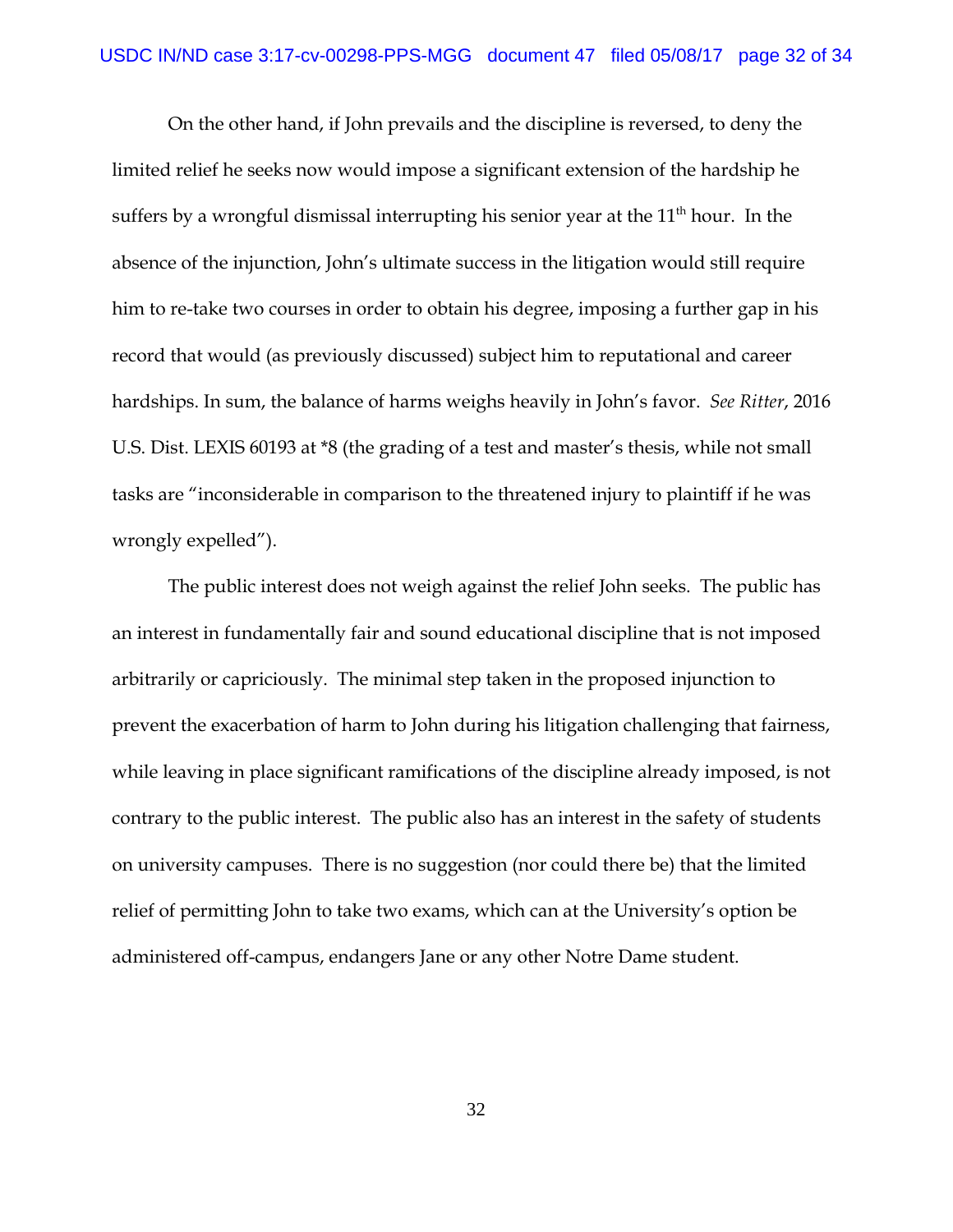## **Conclusion**

I am persuaded to grant the limited preliminary injunctive relief sought by John Doe. The injunction is supported by John's showing of at least some likelihood of success on the merits of his breach of contract claim and of irreparable harm. The balance of the harms and the inadequacy of legal relief weigh in favor of the issuance of the injunction, and the public interest is not averse. The University will be ordered to permit John to sit for the two final examinations, which may be administered offcampus at the University's option, at a time and place mutually and reasonably agreed upon by the parties. The exams are to be graded, so that the ability for the course's professor to grade them along with the rest of John's class will not be lost. Otherwise, all terms and ramifications of the disciplinary decision remain in place, including John's exclusion from campus and the withholding of his degree. The University has not requested that any security be posted in the event the injunction is granted, and has not identified any costs to be incurred if Notre Dame is wrongly enjoined. I find that no bond is necessary under Rule 65(c).

# **ACCORDINGLY:**

Plaintiff John Doe's Corrected Motion for a Temporary Restraining Order and Preliminary Injunction [DE 8] is GRANTED.

Defendant University of Notre Dame and its officers, agents, servants, employees, and attorneys are hereby RESTRAINED AND ENJOINED as follows: